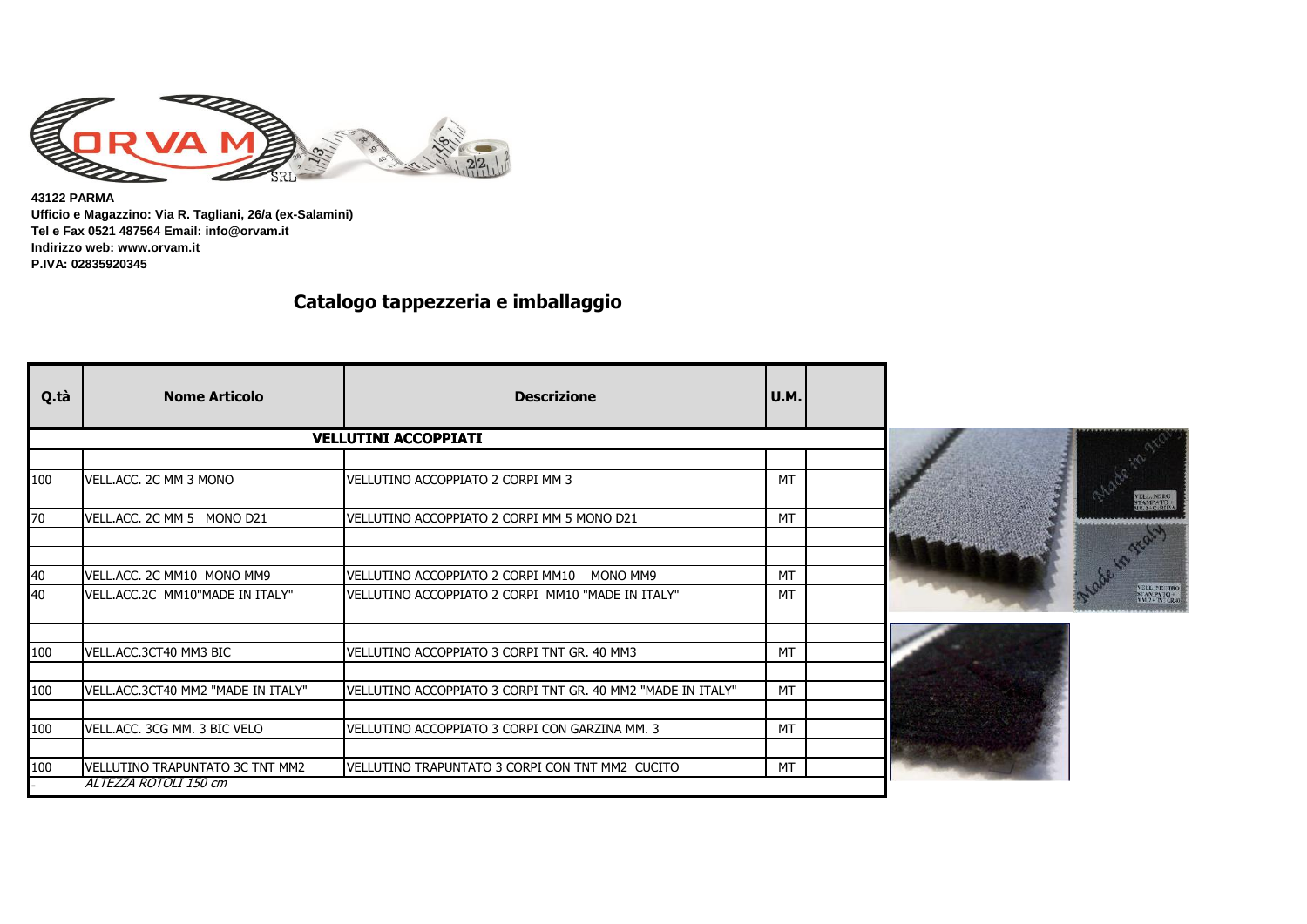|          |                                | <b>RESINATI E OVATTA</b>                                |           |  |
|----------|--------------------------------|---------------------------------------------------------|-----------|--|
| 10       | <b>RES 100 GR</b>              | RESINATO GR. 100                                        | KG        |  |
|          |                                |                                                         |           |  |
| 12       | <b>RES 200 GR</b>              | RESINATO GR. 200                                        | КG        |  |
|          |                                |                                                         |           |  |
|          |                                |                                                         |           |  |
|          |                                |                                                         |           |  |
|          |                                |                                                         |           |  |
| 70       | RES GR.100 ACC. TELA BIANCA    | RES GR.100 FIBRA RESINATA ACCOPPIATA TELA COTONE BIANCA | <b>MT</b> |  |
| 70       | VRE GR.100 ACC. VELL. BIANCO   | VRE GR.100 FIBRA RESINATA ACCOPPIATA VELLUTINO BIANCO   | <b>MT</b> |  |
|          |                                |                                                         |           |  |
| 50       | VRE GR.150 ACC. VELL. BIANCO   | VRE GR.150 FIBRA RESINATA ACCOPPIATA VELLUTINO BIANCO   | <b>MT</b> |  |
| 40<br>25 | VRE GR.200 ACC. VELL. BIANCO   | VRE GR.200 FIBRA RESINATA ACCOPPIATA VELLUTINO BIANCO   | <b>MT</b> |  |
| 26       | VRE GR.300 ACC, VELL, BIANCO   | VRE GR.300 FIBRA RESINATA ACCOPPIATA VELLUTINO BIANCO   | <b>MT</b> |  |
|          | OVATTA 650 GR SILICONATA       | OVATTA FALDATA GR 650 SILICONATA                        | KG        |  |
|          | OVATTA 350 AGUGLIATO           | OVATTA TERMOLEGATA GR.350 AGUGLIATO H.220 CM            | KG        |  |
|          | OVATTA HFS 350+VELLUTINO H.150 | OVATTA TERMOLEGATA GR 450 CON VELLUTINO H.150 CM        | <b>MT</b> |  |
|          | OVATTA HFS 350+TELA h.160      | OVATTA TERMOLEGATA GR 450 CON COTONE H.160 CM           | <b>MT</b> |  |
| 25       | OVATTA HFS 350+TELA h.225      | OVATTA TERMOLEGATA GR 450 CON COTONE H.225 CM           | <b>MT</b> |  |
| 25       | OVATTA 450 CON COTONE          | OVATTA TERMOLEGATA GR 450 CON COTONE H.150 CM           | <b>MT</b> |  |
| 85       | OVATTA INCARTATA BIANCA        | OVATTA INCARTATA IN BALLE DA 80 KG BIANCO               | KG        |  |
| 85       | <b>OVATTA INCARTATA GRIGIA</b> | OVATTA INCARTATA IN BALLE DA 80 KG GRIGIA               | KG        |  |
|          |                                | POLIURETANO ESPANSO (GOMMAPIUMA)                        |           |  |
|          | ESPANSO D 21                   | LASTRE POLIURETANO ESPANSO (GOMMAPIUMA) DENSITA' 21 GR  | KG        |  |
|          | ESPANSO D 25                   | LASTRE POLIURETANO ESPANSO (GOMMAPIUMA) DENSITA' 25 GR  | KG        |  |
|          |                                |                                                         |           |  |
|          | ESPANSO TL30S VERDE/AZZURRO    | LASTRE POLIURETANO ESPANSO (GOMMAPIUMA) DENSITA' 30 GR  | KG        |  |
|          | <b>ESPANSO T35 BIANCO</b>      | LASTRE POLIURETANO ESPANSO (GOMMAPIUMA) DENSITA' 35 GR  | KG        |  |
|          | ESPANSO T35E AZZURRO OLMO      | LASTRE POLIURETANO ESPANSO (GOMMAPIUMA) D.35 GR AZZURRO | KG        |  |
|          | ESPANSO T40 BIANCO D/40P       | LASTRE POLIURETANO ESPANSO (GOMMAPIUMA) D.40 GR BIANCO  | KG        |  |
|          | RULLO D25 DIAM.200X2000        | RULLO POLIURETANO ESPANSO D.25 DIAM.200X2000            | <b>NR</b> |  |
|          | SACCHETTO TRUCIOLI ESPANSO     | SACCHETTI TRUCIOLO ESPANSO                              | KG        |  |

. T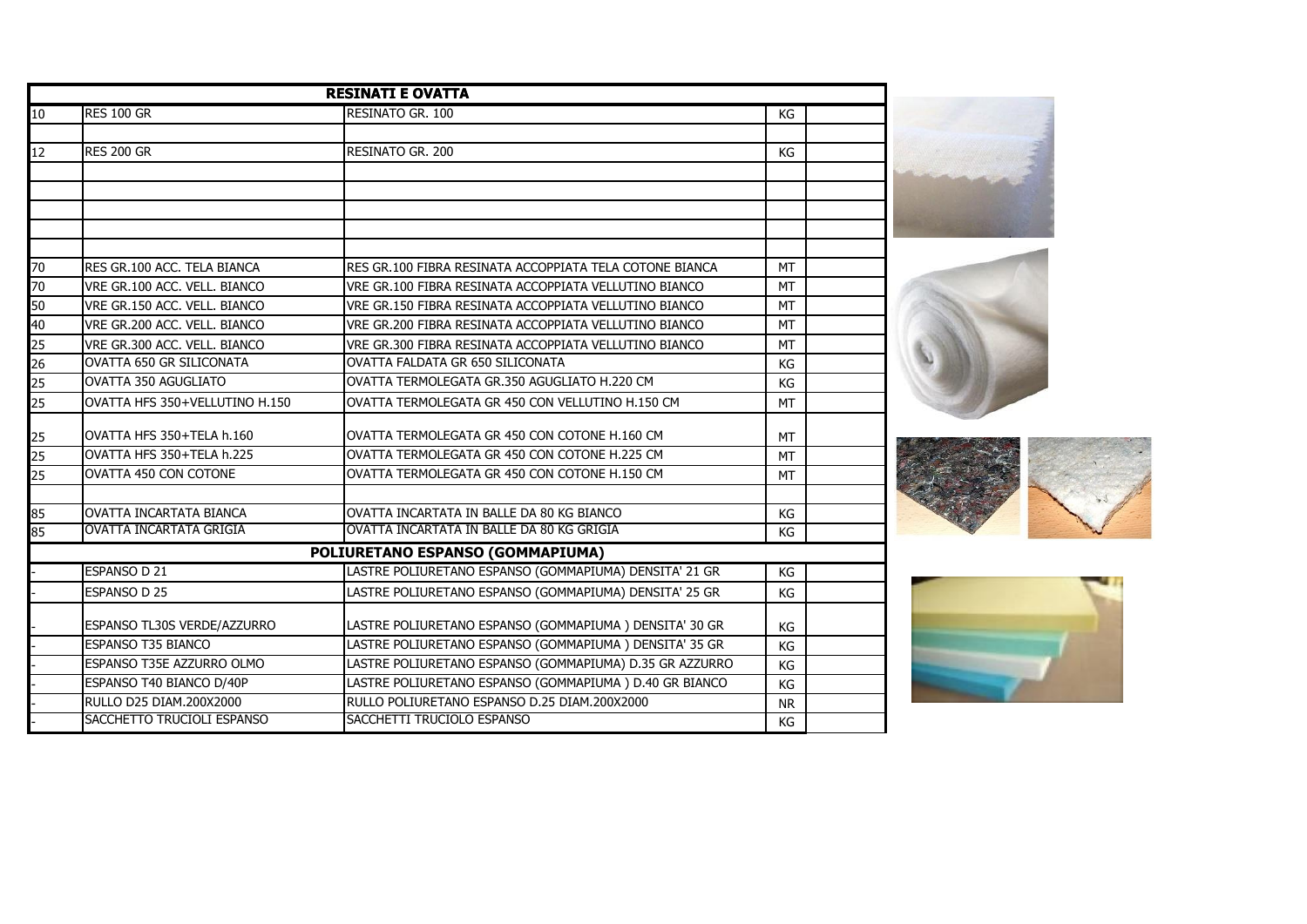|      |                                   | TNT FELTRO TELE CRINE                                    |            |  |
|------|-----------------------------------|----------------------------------------------------------|------------|--|
| 400  | <b>TNT GR. 50</b>                 | TNT GR.50 H.75/85 CM                                     | МT         |  |
| 400  | TNT GR.70                         | TNT GR.70 H.100                                          | ML         |  |
| 400  | <b>TNT GR.70</b>                  | <b>TNT GR.70 H.150</b>                                   | ML         |  |
| 500  | TNT GR.30                         | <b>TNT GR.30 H.100</b>                                   | ML         |  |
| 400  | <b>TNT GR.60</b>                  | TNT GR.60 H.100                                          | ML         |  |
| 250  | <b>TNT GR.60 H.90</b>             | <b>TNT GR.60 H.90</b>                                    | ML         |  |
| 1000 | <b>TNT GR.16 H.50CM</b>           | <b>TNT GR.16 H.50CM</b>                                  | ML         |  |
| 200  | FELTRO GR.100 NERO                | FELTRO GR. 100 VELCRABILE H.100/160 CM COL. NERO         | МQ         |  |
| 200  | FELTRO GR.115 BEIGE               | FELTRO GR. 100 VELCRABILE H.160 CM COL. BEIGE            | МQ         |  |
| 100  | TELA COLOGN 100% COTONE           | TELA COLOGN 100% COTONE BIANCO GR.110 H.160              | МT         |  |
| 100  | TELA H2 OVO POL/COT H.160         | TELA H2 ANTIPIUMA GREGGIA POL/COT PELLE OVO GR.125 H.160 | МT         |  |
| 100  | BOGART COT H.160                  | TELA BOGART ANTIPIUMA 100% COTONE GR.205 H.160           | МT         |  |
| 100  | TELA ROMA H.155                   | TELA 100% COTONE GREGGIO GR.375                          | МT         |  |
| 100  | TELA SINATRA POL/COT H.160        | TELA SINATRA MISTO COTONE GR.90 H.160                    | MT         |  |
| 100  | TELA LOREN POL/COT H.160          | TELA LOREN MISTO COTONE GR.110 H.160 CM                  | МT         |  |
| 100  | TELA DRILL COT. H.160             | TELA DRILL 100% COTONE GR.190 H.160                      | МT         |  |
| 40   | TELA JUTA CM 140                  | TELA JUTA CM 140                                         | КG         |  |
|      | CRINE VEGETALE CARDATO            | CRINE VEGETALE CARDATO                                   | KG         |  |
|      |                                   | <b>VELCRO</b>                                            |            |  |
| 1000 |                                   | <b>VELCRO UNCINO (HOOK)</b>                              | <b>MTL</b> |  |
|      | <b>VELCRO UNCINO (HOOK)</b>       | MM 16                                                    |            |  |
|      | <b>VELCRO UNCINO (HOOK)</b>       | <b>MM 20</b>                                             |            |  |
|      | MM: 20/30/50                      | <b>MM 30</b>                                             |            |  |
|      |                                   | <b>MM 50</b>                                             |            |  |
| 1000 |                                   | VELCRO FUNGO (VELLOC)                                    | <b>MTL</b> |  |
|      | VELCRO FUNGO (VELLOC)             | MM 16/20                                                 |            |  |
|      | MM: 16/20/30/50                   | <b>MM 30</b>                                             |            |  |
|      |                                   | <b>MM 50</b>                                             |            |  |
| 1000 | VELCRO FUNGO (VELLOC QUICK) MM 20 | VELCRO FUNGO (VELLOC QUICK) MM 20                        | <b>MTL</b> |  |
| 1000 |                                   | VELCRO VELLUTO (VELOUR)                                  | <b>MTL</b> |  |
|      | VELCRO VELLUTO (VELOUR)           | <b>MM 20</b>                                             |            |  |
|      | MM: 20/30/50                      | <b>MM 30</b>                                             |            |  |
|      |                                   | <b>MM 50</b>                                             |            |  |
| 1000 |                                   | VELCRO ASOLA (LOOP)                                      | <b>MTL</b> |  |
|      | VELCRO ASOLA (LOOP)               | <b>MM 20</b>                                             |            |  |
|      | MM: 20/30/50                      | <b>MM 30</b>                                             |            |  |
|      |                                   | <b>MM 50</b>                                             |            |  |





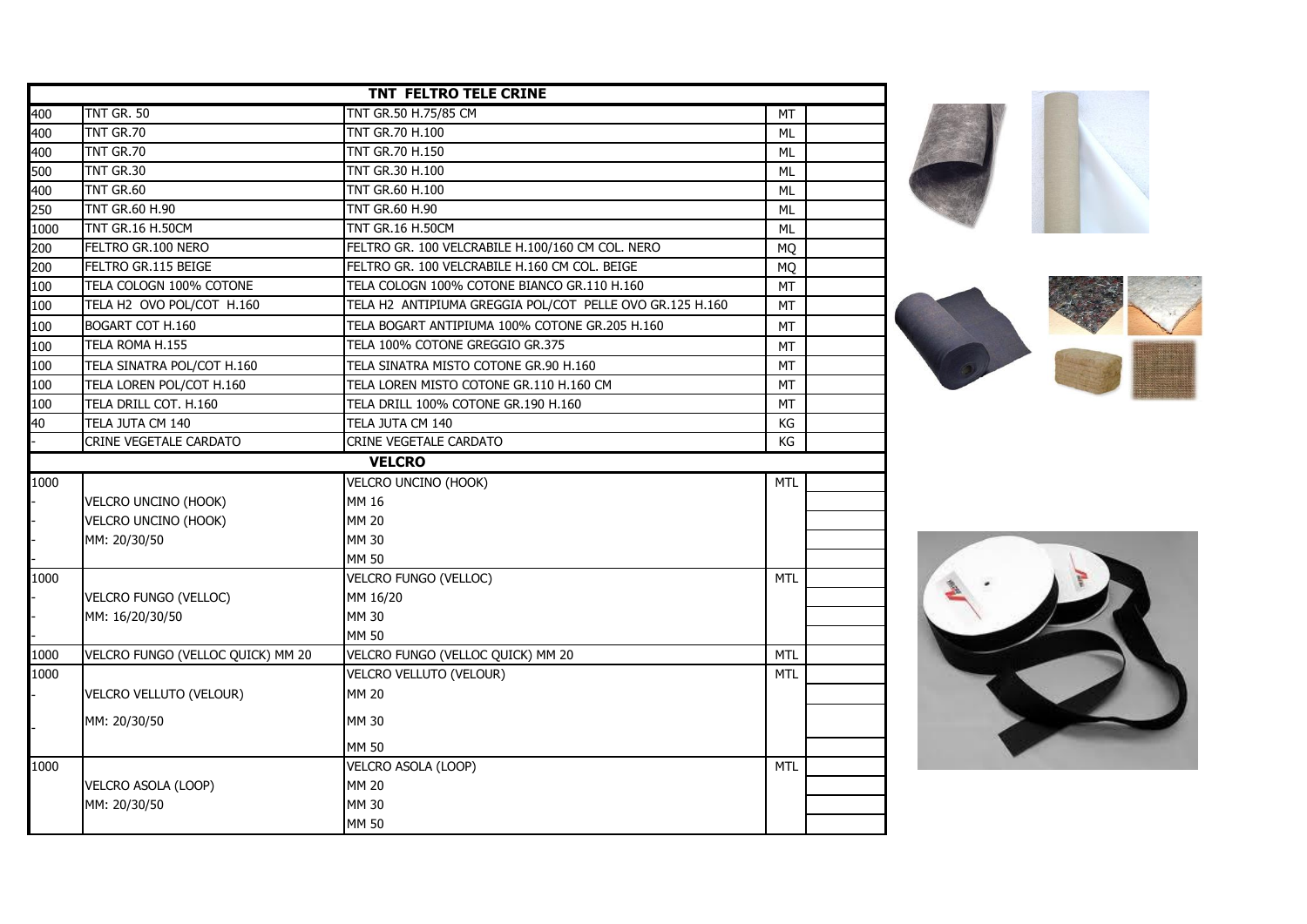|     |                                 | <b>VELCRO VARIO</b>                                       |            |
|-----|---------------------------------|-----------------------------------------------------------|------------|
|     | VELCRO ASOLA CM 3.8             | VELCRO ASOLA MM 3.8 CM                                    | <b>MTL</b> |
|     | VELCRO UNCINO CM 3.8            | VELCRO UNCINO MM 3.8 CM                                   | <b>MTL</b> |
| 500 | VELCRO GANCIO/ASOLA MM 20 BIAD. | VELCRO GANCIO/ASOLA MM 20 BIADESIVO                       | <b>MTL</b> |
| 500 | VELCRO GANCIO/ASOLA MM 30 BIAD. | VELCRO GANCIO/ASOLA MM 30 BIADESIVO                       | <b>MTL</b> |
| 500 | VELCRO GANCIO/ASOLA MM 50 BIAD. | VELCRO GANCIO/ASOLA MM 50 BIADESIVO                       | <b>MTL</b> |
|     | VELCRO ASIMMETRICO GANCIO 40    | VELCRO ASIMMETRICO GANCIO MM 40                           | MTL        |
|     |                                 | <b>CERNIERE E CURSORI</b>                                 |            |
|     | <b>CURSORI</b>                  |                                                           |            |
| 500 | C 3CDAE YKK                     | CURSORI C 3CDAE YKK AUTOBLOCC VARI COLORI                 | CAD.       |
| 500 | C 5CNDAE YKK                    | CURSORI C 6.4 CNDAE YKK AUTOBLOCC VARI COLORI             | CAD.       |
| 500 | <b>CUR 3FRDAE</b>               | CURSORI AUTOBLOCC PER CATENA CFR 3 IMPORT                 | CAD.       |
| 500 | <b>CUR 5RCDAE</b>               | CURSORI AUTOBLOCC PER CATENA RCF 5.8 IMPORT               | CAD.       |
| 500 | <b>CUR IMPORT 3 IMP</b>         | CURSORI PER CATENA NYLON 3 AUTOBLOCC IMPORT VARI COLORI   | CAD.       |
| 500 | <b>CUR IMPORT 5.8 IMP</b>       | CURSORI PER CATENA NYLON 5.8 AUTOBLOCC IMPORT VARI COLORI | CAD.       |
|     | <b>CATENA CONTINUA</b>          |                                                           |            |
| 200 | CAT 3 CFC                       | CATENA YKK 3 CFC VARI COLORI                              | <b>MT</b>  |
| 200 | CAT 3 CFR IMP                   | CAT 3 CFR YKK IMPORT                                      | <b>MT</b>  |
| 300 | CAT NYLON 3 IMP                 | CATENA NYLON 3 IMPORT                                     | MT         |
| 200 | CAT 5 CNF                       | CATENA 6.4 YKK CNF VARI COLORI                            | <b>MT</b>  |
| 200 | CAT 5 RCF                       | CATENA 5.8 RCF YKK IMPORT                                 | MT         |
| 200 | CAT NYLON 5.8 IMP               | <b>CATENA NYLON 5.8 IMPORT</b>                            | MT         |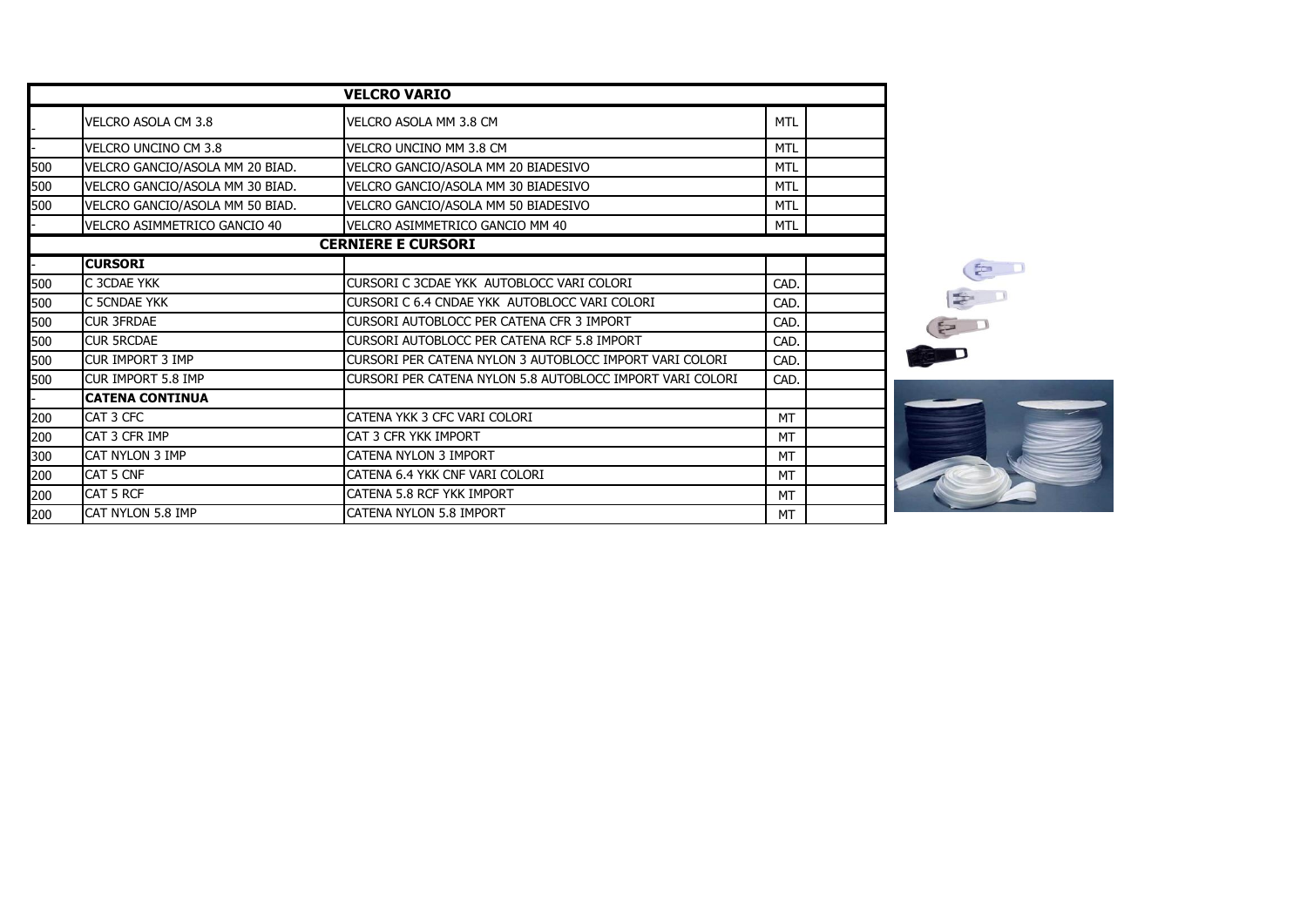|    | <b>CERNIERE DIVISIBILI 5/6</b> |                                         |      |  |
|----|--------------------------------|-----------------------------------------|------|--|
| 50 | NYLON 6 CM.40                  | CERNIERE DIVISIBILE NYLON 6 CM.40       | CAD. |  |
| 50 | NYLON 6 CM.45                  | CERNIERE DIVISIBILE NYLON 6 CM.45       | CAD. |  |
| 50 | NYLON 6 CM.50                  | CERNIERE DIVISIBILE NYLON 6 CM.50       | CAD. |  |
| 50 | NYLON 6 CM.55                  | CERNIERE DIVISIBILE NYLON 6 CM.55       | CAD. |  |
| 50 | NYLON 6 CM.60                  | CERNIERE DIVISIBILE NYLON 6 CM.60       | CAD. |  |
| 50 | NYLON 6 CM.65                  | CERNIERE DIVISIBILE NYLON 6 CM.65       | CAD. |  |
| 50 | NYLON 6 CM.70                  | CERNIERE DIVISIBILE NYLON 6 CM.70       | CAD. |  |
| 50 | NYLON 6 CM.75                  | CERNIERE DIVISIBILE NYLON 6 CM.75       | CAD. |  |
| 50 | NYLON 6 CM.80                  | CERNIERE DIVISIBILE NYLON 6 CM.80       | CAD. |  |
| 50 | NYLON 6 CM.85                  | CERNIERE DIVISIBILE NYLON 6 CM.85       | CAD. |  |
| 50 | NYLON 6 CM.90                  | CERNIERE DIVISIBILE NYLON 6 CM.90       | CAD. |  |
| 50 | NYLON 6 CM.95                  | CERNIERE DIVISIBILE NYLON 6 CM.95       | CAD. |  |
| 50 | <b>NYLON 6 CM.100</b>          | CERNIERE DIVISIBILE NYLON 6 CM.100      | CAD. |  |
| 50 | PRESSOFUSE 6 CM.30             | CERNIERE DIVISIBILE PRESSOFUSE 6 CM.30  | CAD. |  |
| 50 | PRESSOFUSE 6 CM.35             | CERNIERE DIVISIBILE PRESSOFUSE 6 CM.35  | CAD. |  |
| 50 | PRESSOFUSE 6 CM.40             | CERNIERE DIVISIBILE PRESSOFUSE 6 CM.40  | CAD. |  |
| 50 | PRESSOFUSE 6 CM.45             | CERNIERE DIVISIBILE PRESSOFUSE 6 CM.45  | CAD. |  |
| 50 | PRESSOFUSE 6 CM.50             | CERNIERE DIVISIBILE PRESSOFUSE 6 CM.50  | CAD. |  |
| 50 | PRESSOFUSE 6 CM.55             | CERNIERE DIVISIBILE PRESSOFUSE 6 CM.55  | CAD. |  |
| 50 | PRESSOFUSE 6 CM.60             | CERNIERE DIVISIBILE PRESSOFUSE 6 CM.60  | CAD. |  |
| 50 | PRESSOFUSE 6 CM.65             | CERNIERE DIVISIBILE PRESSOFUSE 6 CM.65  | CAD. |  |
| 50 | PRESSOFUSE 6 CM.70             | CERNIERE DIVISIBILE PRESSOFUSE 6 CM.70  | CAD. |  |
| 50 | PRESSOFUSE 6 CM.75             | CERNIERE DIVISIBILE PRESSOFUSE 6 CM.75  | CAD. |  |
| 50 | PRESSOFUSE 6 CM.80             | CERNIERE DIVISIBILE PRESSOFUSE 6 CM.80  | CAD. |  |
| 50 | PRESSOFUSE 6 CM.85             | CERNIERE DIVISIBILE PRESSOFUSE 6 CM.85  | CAD. |  |
| 50 | PRESSOFUSE 6 CM.90             | CERNIERE DIVISIBILE PRESSOFUSE 6 CM.90  | CAD. |  |
| 50 | PRESSOFUSE 6 CM.95             | CERNIERE DIVISIBILE PRESSOFUSE 6 CM.95  | CAD. |  |
| 50 | PRESSOFUSE 6 CM.100            | CERNIERE DIVISIBILE PRESSOFUSE 6 CM.100 | CAD. |  |



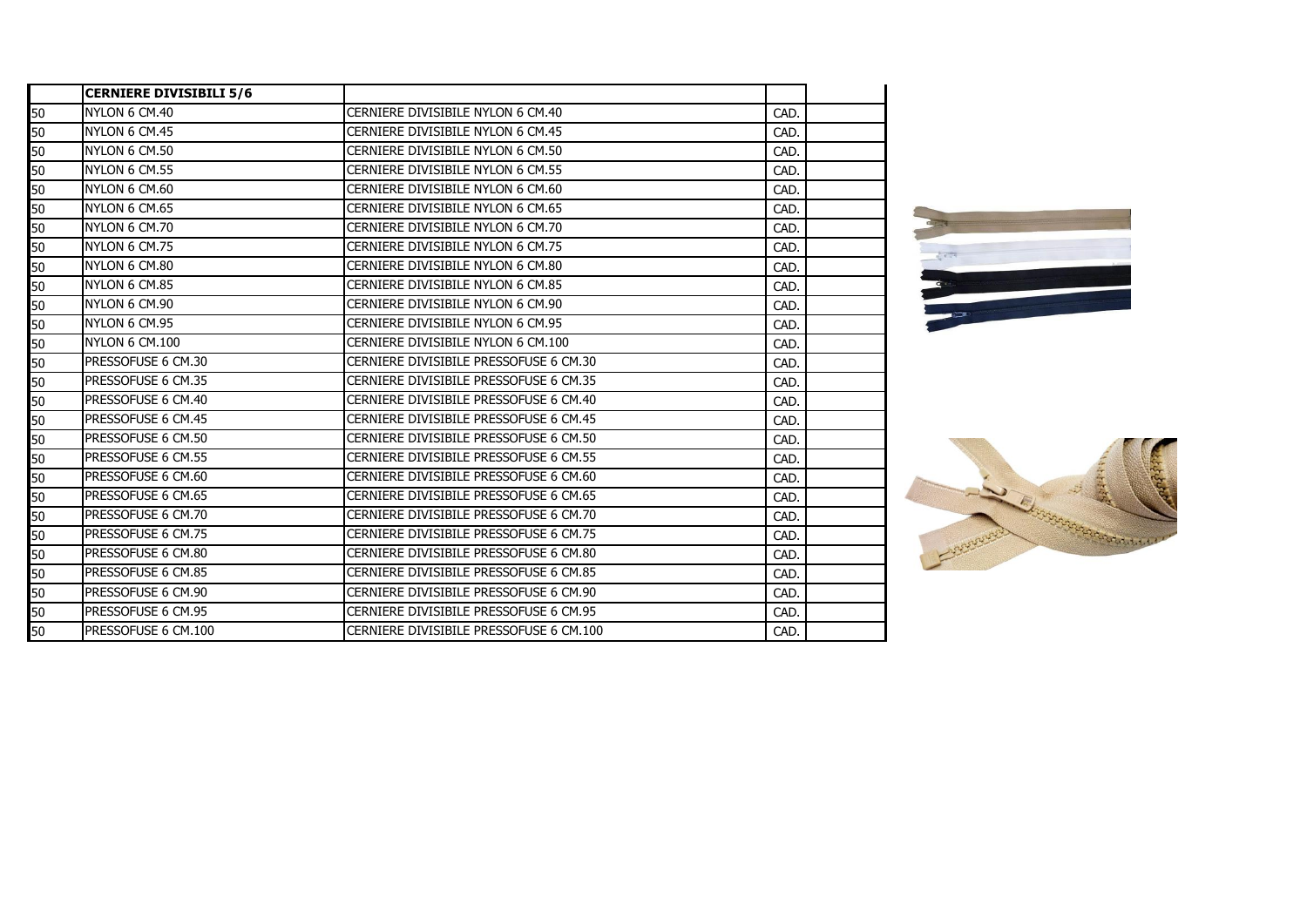|    | <b>CERNIERE IN SPEZZONI (FISSE)</b> | misure a richiesta                 |      |  |
|----|-------------------------------------|------------------------------------|------|--|
|    | <b>CERNIERE DIVISIBILI 3/4</b>      | Su ordinazione                     |      |  |
| 50 | YKK VSO5 CM.90                      | CERNIERE DIVISIBILE YKK VSO5 CM.90 | CAD. |  |
| 50 | YKK VSO5 CM.85                      | CERNIERE DIVISIBILE YKK VSO5 CM.85 | CAD. |  |
| 50 | YKK VSO5 CM.80                      | CERNIERE DIVISIBILE YKK VSO5 CM.80 | CAD. |  |
| 50 | YKK VSO5 CM.75                      | CERNIERE DIVISIBILE YKK VSO5 CM.75 | CAD. |  |
| 50 | YKK VSO5 CM.70                      | CERNIERE DIVISIBILE YKK VSO5 CM.70 | CAD. |  |
| 50 | YKK VSO5 CM.65                      | CERNIERE DIVISIBILE YKK VSO5 CM.65 | CAD. |  |
| 50 | YKK VSO5 CM.60                      | CERNIERE DIVISIBILE YKK VSO5 CM.60 | CAD. |  |
| 50 | YKK VSO5 CM.55                      | CERNIERE DIVISIBILE YKK VSO5 CM.55 | CAD. |  |
| 50 | YKK VSO5 CM.50                      | CERNIERE DIVISIBILE YKK VSO5 CM.50 | CAD. |  |
| 50 | YKK VSO5 CM.45                      | CERNIERE DIVISIBILE YKK VSO5 CM.45 | CAD. |  |
| 50 | YKK VSO5 CM.40                      | CERNIERE DIVISIBILE YKK VSO5 CM.40 | CAD. |  |
| 50 | YKK VSO5 CM.35                      | CERNIERE DIVISIBILE YKK VSO5 CM.35 | CAD. |  |
| 50 | YKK VSO5 CM.30                      | CERNIERE DIVISIBILE YKK VSO5 CM.30 | CAD. |  |
| 50 | YKK VSO5 CM.25                      | CERNIERE DIVISIBILE YKK VSO5 CM.25 | CAD. |  |

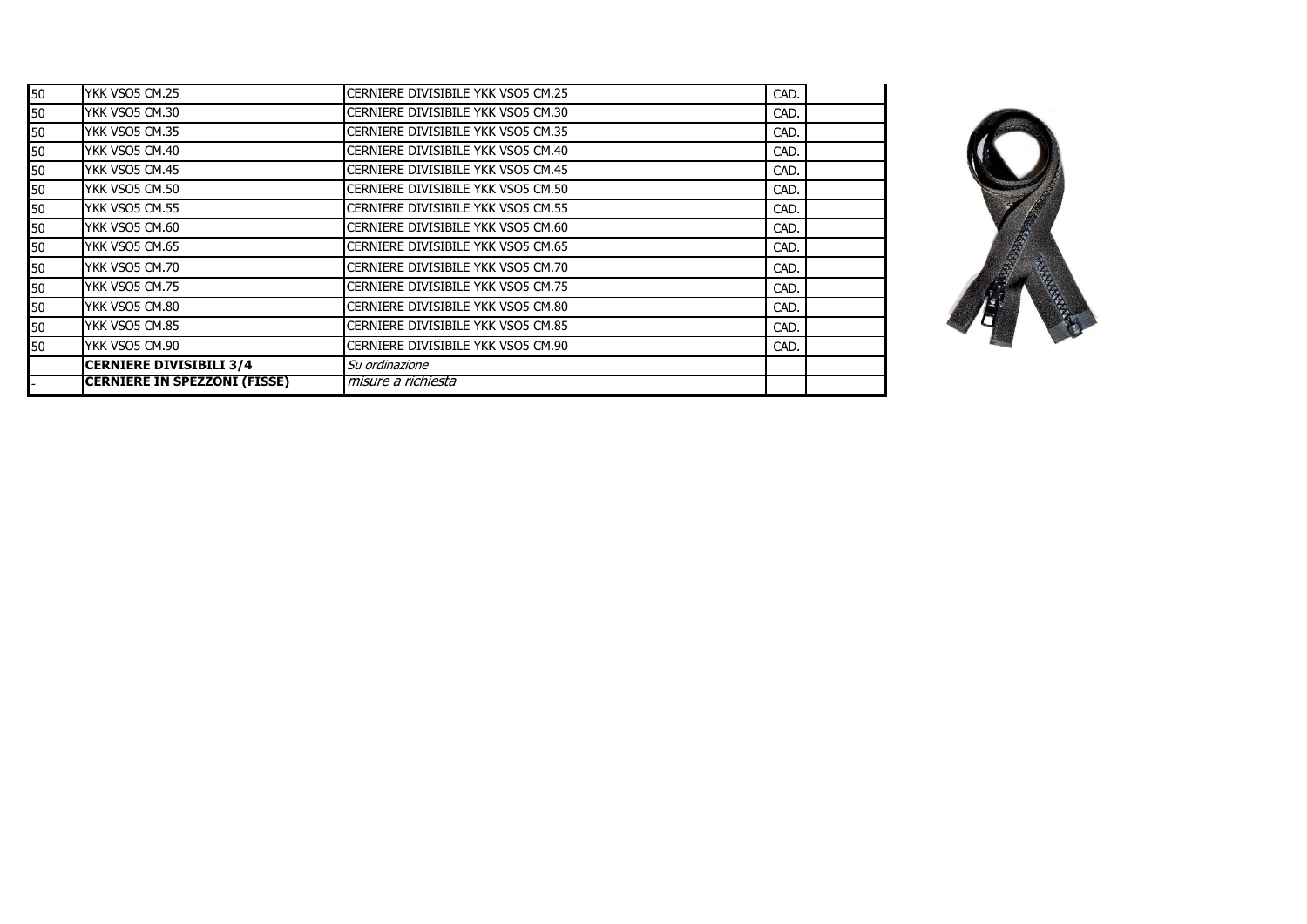|              | <b>FILATI E SPAGHI</b>                                          |           |  |
|--------------|-----------------------------------------------------------------|-----------|--|
|              |                                                                 |           |  |
| 10           | FILO ARIANNA VEGA I 20 VARI COLORI KS, 2000 MT                  | KS        |  |
|              |                                                                 |           |  |
|              |                                                                 |           |  |
|              |                                                                 |           |  |
|              |                                                                 |           |  |
| 10           | FILO ARIANNA VEGA I 30 VARI COLORI KS. 3000 MT                  | <b>KS</b> |  |
| 10           | FILO ARIANNA VEGA I 40 VARI COLORI KS. 4000 MT                  | <b>KS</b> |  |
|              |                                                                 |           |  |
|              |                                                                 |           |  |
| 10           | FILO ARIANNA VEGA I 60 VARI COLORI KS. 6000 MT                  | <b>KS</b> |  |
|              |                                                                 |           |  |
| 10           | FILO ARIANNA VEGA I 80 VARI COLORI KS, 8000 MT                  | <b>KS</b> |  |
| 6            | FILO SPUN 40/2 TAGLIA CUCI 10000 YDS                            | <b>KS</b> |  |
|              |                                                                 |           |  |
|              | TRECCIA PIOMBO GR.100                                           | <b>MT</b> |  |
| $\mathbf{1}$ | SPAGO 3/6 MARCA AZZURRA CONFEZIONE DA 10                        | CONF.     |  |
|              |                                                                 |           |  |
| 4<br>3       | SPAGO 3/6 NYLON CERATO                                          | KG        |  |
| $\mathbf{1}$ | SPAGO IN CANAPA 3 3/4 MARCA AZZURRA<br>RAFFORZINO 210/30 CERATO | KG<br>KG  |  |
|              | <b>PROFILO MISTO COTONE</b>                                     |           |  |
| 300          | PROFILO IMBOTTITO MISTO COTONE 2                                | MT        |  |
| 400          | PROFILO IMBOTTITO MISTO COTONE 3                                | <b>MT</b> |  |
| 400          | PROFILO IMBOTTITO MISTO COTONE 4                                | <b>MT</b> |  |
| 200          | PROFILO IMBOTTITO MISTO COTONE 5                                | MT        |  |
| 600          | PROFILO IMBOTTITO MISTO COTONE 6                                | MT        |  |
|              |                                                                 |           |  |
| 600          | PROFILO IMBOTTITO MISTO COTONE 8                                | <b>MT</b> |  |
|              | <b>PASSAMANERIA</b>                                             |           |  |
| 80           | PASSAMANERIA RICAMATA VARI COLORI                               | MT        |  |





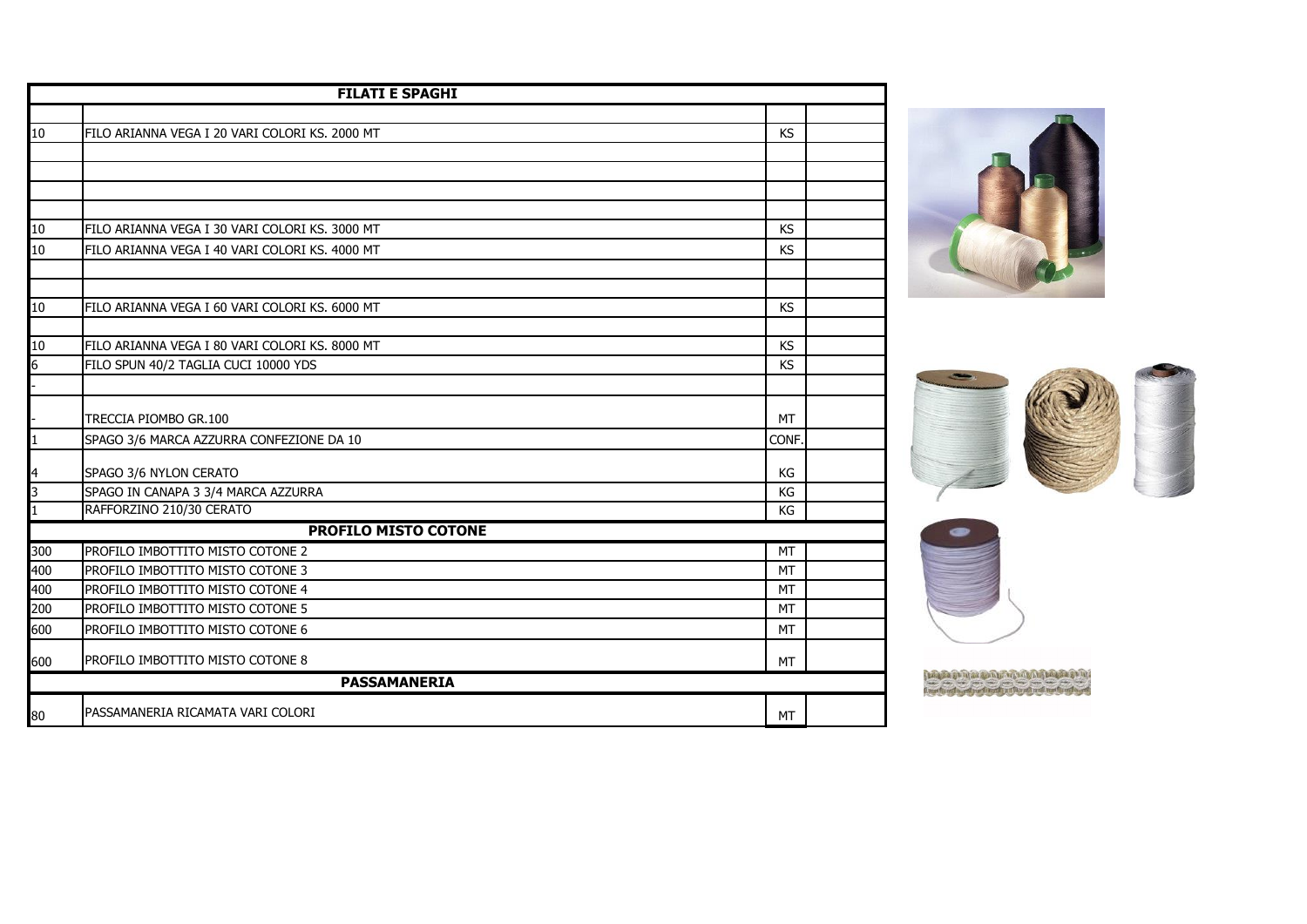|     |                                           | <b>CINGHIA ELASTICA E IUTA</b>           |           |  |
|-----|-------------------------------------------|------------------------------------------|-----------|--|
| 500 | 150 EXTRALINE                             | CINGHIA ELASTICA EXTRALINE 1/50          | <b>MT</b> |  |
| 400 | 170 EXTRALINE                             | CINGHIA ELASTICA EXTRALINE 1/70          | MT        |  |
| 500 | 350 EXTRALINE                             | CINGHIA ELASTICA EXTRALINE 3/50          | <b>MT</b> |  |
| 400 | 370 EXTRALINE                             | CINGHIA ELASTICA EXTRALINE 3/70          | <b>MT</b> |  |
| 500 | <b>450 EXTRALINE</b>                      | CINGHIA ELASTICA EXTRALINE 4/50          | <b>MT</b> |  |
| 400 | 470 EXTRALINE                             | CINGHIA ELASTICA EXTRALINE 4/70          | <b>MT</b> |  |
| 400 | STRONG 6/80                               | CINGHIA ELASTICA STRONG 6/80             | <b>MT</b> |  |
|     | CINGHIA IUTA                              | CINGHIA IUTA 2 RIGHE CM 5,6 - 50MT 3,2KG | КG        |  |
|     |                                           | <b>TORCOLO</b>                           |           |  |
| 20  | TORCOLO IN PVC VARIE MISURE               |                                          | КG        |  |
|     |                                           | <b>TONDINO IN PLASTICA</b>               |           |  |
| 7,5 | TONDINO IN PLASTICA DIAM.3 MM TRASPARENTE |                                          | КG        |  |
|     | TONDINO IN PLASTICA DIAM.3/4 RIGENERATO   |                                          | КG        |  |
|     |                                           | <b>MOLLE</b>                             |           |  |
| 20  | MOLLA BICONICA                            | <b>MOLLA BICONICA</b>                    | KG        |  |
|     | <b>MOLLA GRECA</b>                        | <b>MOLLA GRECA</b>                       | KG        |  |
| 20  | MOLLE ANNODATE D. 3.30 GIRI 5 GREZZE      | MOLLE ANNODATE D. 3.30 GIRI 5 GREZZE     | КG        |  |
| 20  | MOLLE ANNODATE D. 3.30 GIRI 6 GREZZE      | MOLLE ANNODATE D. 3.30 GIRI 6 GREZZE     | KG        |  |
|     | GRECA A ROTOLO TH D. 3.50 X 30 MT.        | GRECA A ROTOLO TH D. 3.50 X 30 MT.       | KG        |  |
|     | <b>CLIPS 5 FORI BLUE</b>                  | <b>ICLIPS 5 FORI BLUE</b>                | <b>NR</b> |  |
|     |                                           |                                          |           |  |



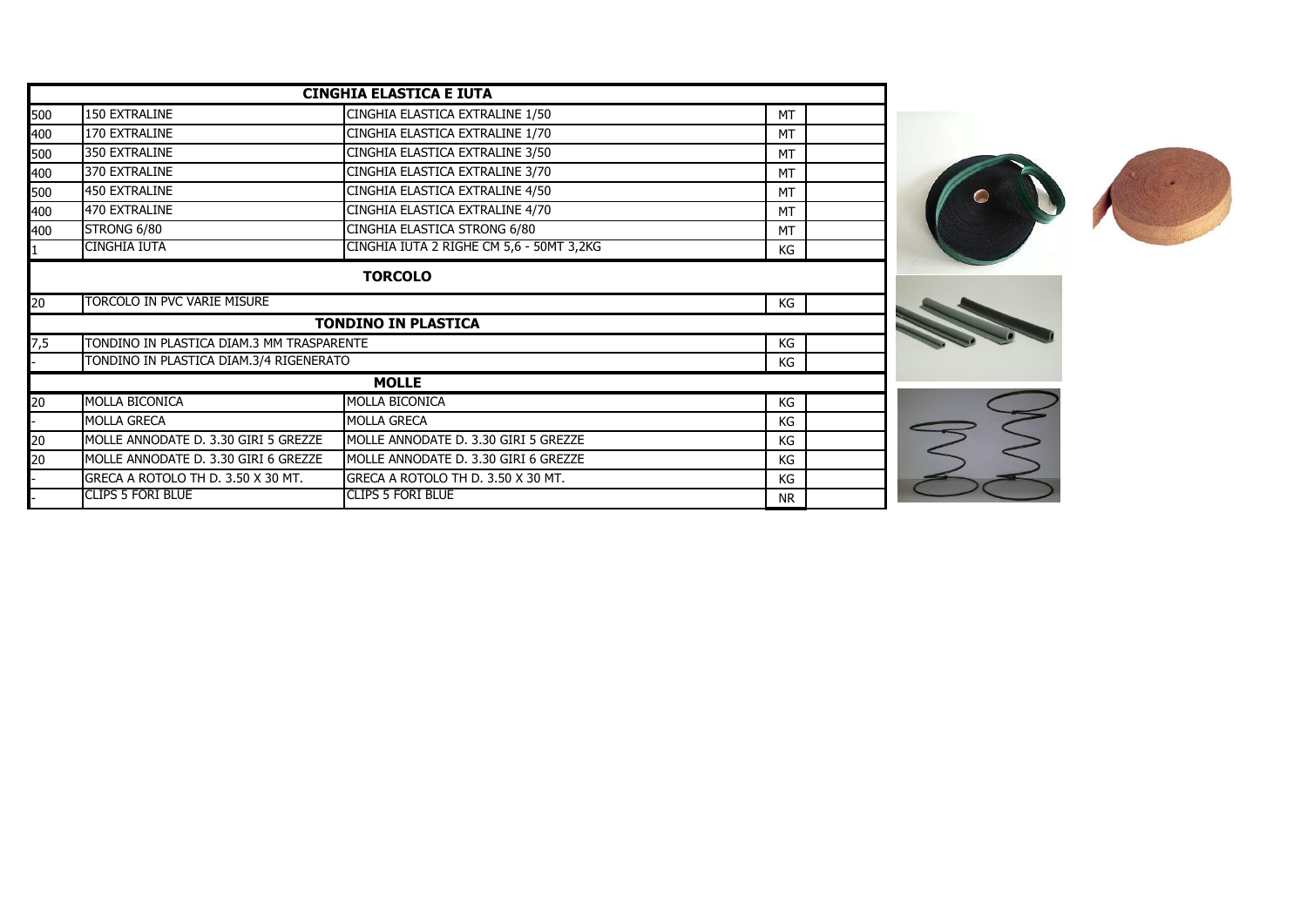|      |                                 | <b>BULLETTE BORCHIE E BOTTONI</b>          |              |  |
|------|---------------------------------|--------------------------------------------|--------------|--|
| 250  | LISTA 100 1/3 NICHEL            | <b>BULLETTE IN LISTA 100 1/3 NICHELATE</b> | <b>MT</b>    |  |
| 250  | LISTA 100 1/3 OV                | BULLETTE IN LISTA 100 1/3 ORO VECCHIO      | <b>MT</b>    |  |
| 250  | LISTA 100 1/3 OS                | BULLETTE IN LISTA 100 1/3 SFUMATE          | <b>MT</b>    |  |
| 250  | LISTA 130 1/3 OV                | BULLETTE IN LISTA 130 1/3 ORO VECCHIO      | <b>MT</b>    |  |
| 250  | LISTA 130 1/3 OS                | BULLETTE IN LISTA 130 1/3 SFUMATE          | <b>MT</b>    |  |
| 1000 | BULLETTE SCIOLTE NICHEL 100 1/3 | BULLETTE SCIOLTE NICHELATE 100 1/3         | MILLE        |  |
| 1000 | BULLETTE SCIOLTE OV 100 1/3     | BULLETTE SCIOLTE ORO VECCHIO 100 1/3       | MILLE        |  |
| 1000 | BULLETTE SCIOLTE OV 130 1/3     | BULLETTE SCIOLTE ORO VECCHIO 130 1/3       | MILLE        |  |
| 1000 | BULLETTE SCIOLTE OS 100 1/3     | BULLETTE SCIOLTE SFUMATE 100 1/3           | MILLE        |  |
| 1000 | BULLETTE SCIOLTE OS 130 1/3     | <b>BULLETTE SCIOLTE SFUMATE 130 1/3</b>    | MILLE        |  |
| 1000 | ANIME BOTTONI 12                | ANIME PER BOTTONI DA RICOPRIRE 12          | MILLE        |  |
| 1000 | ANIME BOTTONI 14                | ANIME PER BOTTONI DA RICOPRIRE 14          | MILLE        |  |
| 1000 | <b>ANIME BOTTONI 16</b>         | ANIME PER BOTTONI DA RICOPRIRE 16          | MILLE        |  |
| 1000 | ANIME BOTTONI 18                | ANIME PER BOTTONI DA RICOPRIRE 18          | MILLE        |  |
| 1000 | <b>ANIME BOTTONI 20</b>         | ANIME PER BOTTONI DA RICOPRIRE 20          | MILLE        |  |
| 1000 | <b>ANIME BOTTONI 22</b>         | ANIME PER BOTTONI DA RICOPRIRE 22          | <b>MILLE</b> |  |
| 1000 | <b>ANIME BOTTONI 24</b>         | IANIME PER BOTTONI DA RICOPRIRE 24         | MILLE        |  |
| 1000 | <b>ANIME BOTTONI 28</b>         | ANIME PER BOTTONI DA RICOPRIRE 28          | MILLE        |  |
|      | <b>MATRICE BOTTONI 12</b>       | <b>MATRICE BOTTONI 12</b>                  | CAD.         |  |
|      | <b>MATRICE BOTTONI 14</b>       | <b>MATRICE BOTTONI 14</b>                  | CAD.         |  |
|      | MATRICE BOTTONI 16              | MATRICE BOTTONI 16                         | CAD.         |  |
|      | MATRICE BOTTONI 18              | MATRICE BOTTONI 18                         | CAD.         |  |
|      | MATRICE BOTTONI 20              | MATRICE BOTTONI 20                         | CAD.         |  |
|      | <b>MATRICE BOTTONI 22</b>       | <b>MATRICE BOTTONI 22</b>                  | CAD.         |  |
|      | <b>MATRICE BOTTONI 24</b>       | <b>MATRICE BOTTONI 24</b>                  | CAD.         |  |
|      | <b>MATRICE BOTTONI 28</b>       | <b>MATRICE BOTTONI 28</b>                  | CAD.         |  |
|      |                                 | <b>REGGETTA PALTY</b>                      |              |  |
|      | <b>IREGGETTA PALTY</b>          | IREGGETTA PALTY                            | MT           |  |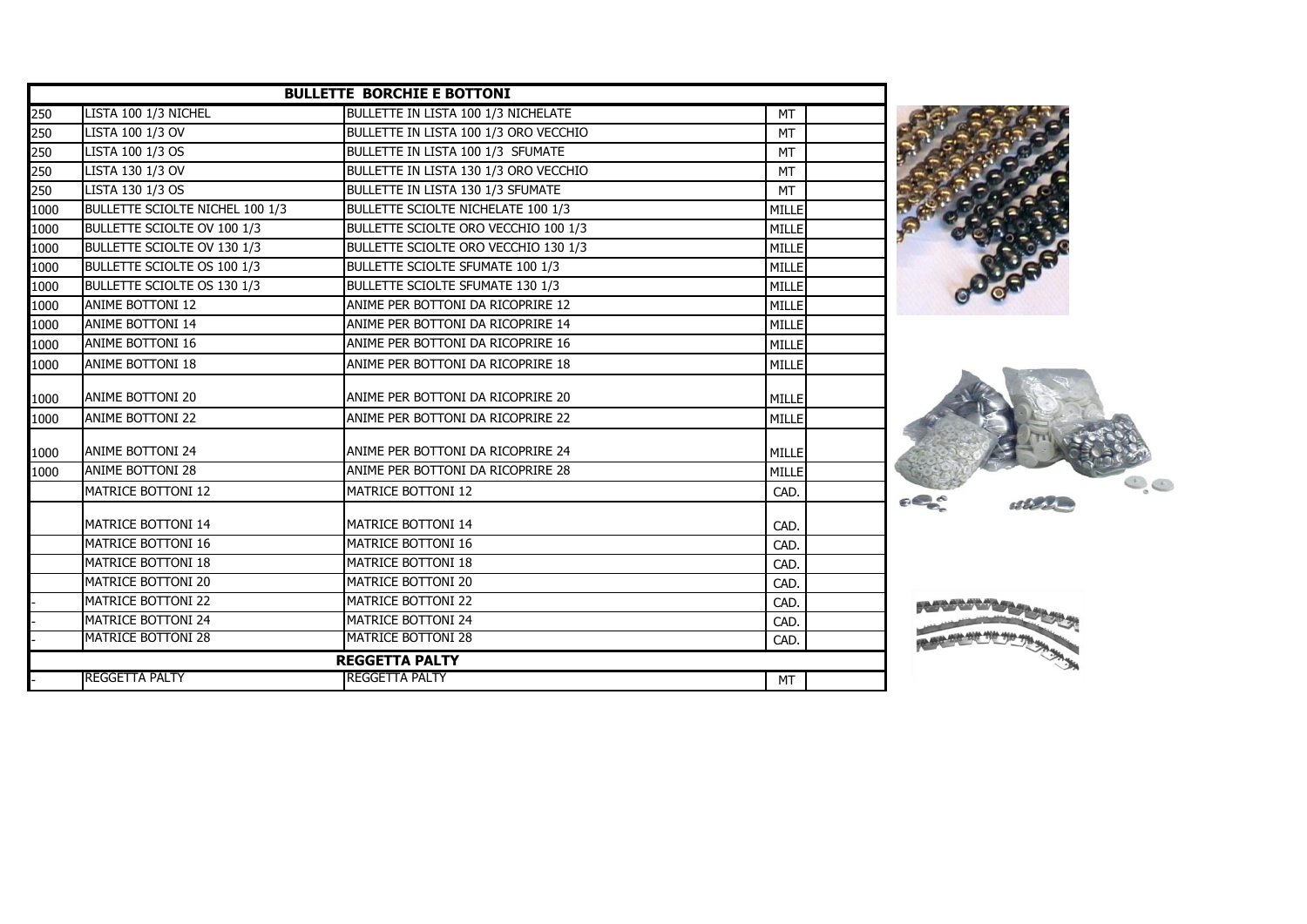|     | <b>PIEDINI IN LEGNO</b>               |                                                          |      |  |  |
|-----|---------------------------------------|----------------------------------------------------------|------|--|--|
| 50  | PIEDE LEGNO 6X6X10                    | PIEDE LEGNO 6X6X10 NOCE                                  | CAD. |  |  |
| 50  | PIEDE LEGNO 6X6X6                     | PIEDE LEGNO 6X6X6 NATURALE                               | CAD. |  |  |
|     |                                       | PIEDINI IN PLASTICA                                      |      |  |  |
|     | RONDELLA ZIGRINATA D.60               | RONDELLA ZIGRINATA DIAMETRO 60                           | CAD. |  |  |
|     | RONDELLA DENTATA D.50 SPESS. 3,6 MM   | RONDELLA DENTATA DIAMETRO 50 SPESSORE 3,6 MM             | CAD. |  |  |
|     | ANTISCIVOLO PIED, 60-80-100-120       | ANTISCIVOLO PER PIEDINI H60-80-100-120                   | CAD. |  |  |
|     | PIEDINO IN PLASTICA A25               | PIEDINO IN PLASTICA A25                                  | CAD. |  |  |
|     | PIEDINO IN PLASTICA D25 H25 CVA 10    | PIEDINO IN PLASTICA D.25 H.25 CON VITE ANNEGATA 10 MA    | CAD. |  |  |
|     | PIEDINO PLASTICA D55 H25 BULLONE 10   | PIEDINO IN PLASTICA D55 H25 CON BULLONE 10               | CAD. |  |  |
| 300 | PIEDINO IN PLASTICA B40 BULLONE 8/10  | PIEDINO IN PLASTICA D.60 H.40 MM CON BULLONE 8/10 MA     | CAD. |  |  |
| 300 | PIEDINO IN PLASTICA B40 DADO 8        | PIEDINO IN PLASTICA D.60 H.40 MM CON DADO 8MA            | CAD. |  |  |
| 300 | PIEDINO IN PLASTICA B40 CVA 10        | PIEDINO IN PLASTICA D.60 H.40 MM CON VITE ANNEGATA 10 MA | CAD. |  |  |
| 270 | PIEDINO IN PLASTICA B50 BULLONE 10    | PIEDINO IN PLASTICA D.60 H.50 MM CON BULLONE 10 MA       | CAD. |  |  |
| 270 | PIEDINO IN PLASTICA B50 CVA 10        | PIEDINO IN PLASTICA D.60 H.50 MM CON VITE ANNEGATA 10 MA | CAD. |  |  |
| 240 | PIEDINO IN PLASTICA B60 DADO 8/10     | PIEDINO IN PLASTICA D.60 H.60 MM CON DADO 8/10 MA        | CAD. |  |  |
| 240 | PIEDINO IN PLASTICA B60 BULLONE 10    | PIEDINO IN PLASTICA D.60 H.60 MM CON BULLONE 10 MA       | CAD. |  |  |
| 240 | PIEDINO IN PLASTICA B60 FORO 10       | PIEDINO IN PLASTICA D.60 H.60 MM CON FORO 10 MA          | CAD. |  |  |
| 240 | PIEDINO IN PLASTICA B60 CVA 10        | PIEDINO IN PLASTICA D.60 H.60 MM CON VITE ANNEGATA 10 MA | CAD. |  |  |
| 180 | PIEDINO IN PLASTICA B70 CVA 10        | PIEDINO IN PLASTICA D.60 H.70 MM CON VITE ANNEGATA 10 MA | CAD. |  |  |
| 180 | PIEDINO IN PLASTICA B80 BULLONE 10    | PIEDINO IN PLASTICA D.60 H.80 MM CON BULLONE 10 MA       | CAD. |  |  |
| 180 | PIEDINO IN PLASTICA B80 CVA 10        | PIEDINO IN PLASTICA D.60 H.80 MM CON VITE ANNEGATA 10 MA | CAD. |  |  |
| 180 | PIEDINO IN PLASTICA B80 DADO 8        | PIEDINO IN PLASTICA D.60 H.80 MM CON DADO 8 MA           | CAD. |  |  |
| 120 | PIEDINO IN PLASTICA B100/6 BULLONE 10 | PIEDINO IN PLASTICA D.60 H.100 MM CON BULLONE 10 MA      | CAD. |  |  |
| 120 | PIEDINO IN PLASTICA B100/7 BULLONE 10 | PIEDINO IN PLASTICA D.70 H.100 MM CON BULLONE 10 MA      | CAD. |  |  |
| 120 | PIEDINO IN PLASTICA B120/6 VITE 10    | PIEDINO IN PLASTICA D.60 H.120 MM CON VITE 10 (ABS)      | CAD. |  |  |
| 120 | PIEDINO IN PLASTICA B120/8 BULLONE 10 | PIEDINO IN PLASTICA D.80 H.120 MM CON BULLONE 10 MA      | CAD. |  |  |
| 120 | PIEDINO IN PLASTICA B130 BULLONE 10   | PIEDINO IN PLASTICA D.80 H.130 MM CON BULLONE 10 MA      | CAD. |  |  |
| 120 | PIEDINO IN PLASTICA B140 BULLONE 10   | PIEDINO IN PLASTICA D.80 H.140 MM CON BULLONE 10 MA      | CAD. |  |  |

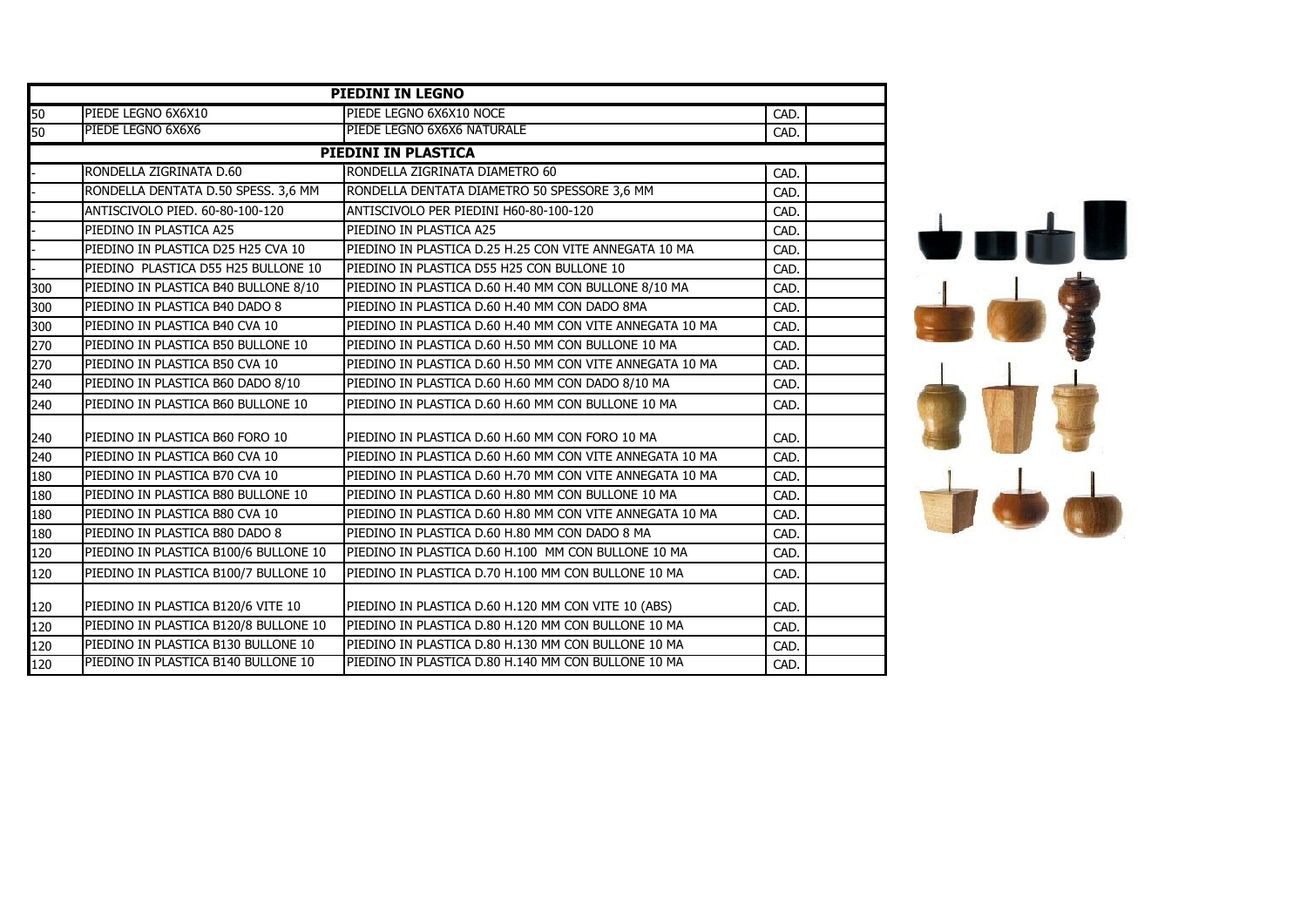|     |                                | <b>CUSCINI IMBOTTITI</b>                                  |              |  |
|-----|--------------------------------|-----------------------------------------------------------|--------------|--|
| 25  | <b>CUSCINI TNT 43X43</b>       | CUSCINI IMBOTTITI CON FODERA IN TNT 43X43 CM              | CAD.         |  |
| 20  | <b>CUSCINI TNT 53X53</b>       | CUSCINI IMBOTTITI CON FODERA IN TNT 53X53 CM              | CAD.         |  |
| 12  | <b>CUSCINI TNT 63X63</b>       | CUSCINI IMBOTTITI CON FODERA IN TNT 63X63 CM              | CAD.         |  |
|     | <b>CUSCINI ANTIPIUMA 43X43</b> | CUSCINI IMBOTTITI CON FODERA IN ANTIPIUMA 43X43 CM        | CAD.         |  |
|     | <b>CUSCINI ANTIPIUMA 53X53</b> | CUSCINI IMBOTTITI CON FODERA IN ANTIPIUMA 53X53 CM        | CAD          |  |
|     | <b>CUSCINI ANTIPIUMA 63X63</b> | CUSCINI IMBOTTITI CON FODERA IN ANTIPIUMA 63X63 CM        | <b>CAD</b>   |  |
|     | <b>OVATTA PER IMBOTTITURE</b>  | FIBRA OVATTA PER IMBOTTITURE IN SACCHI DA 5 KG            | KG.          |  |
|     |                                | <b>PUNTI METALLICI E FISS PN</b>                          |              |  |
| 240 | PUNTI 80-84/4 A.R.             | PUNTI METALLICI 80-84/4 ALTA RESISTENZA                   | MILLE        |  |
| 240 | PUNTI 80-84/6 A.R.             | PUNTI METALLICI 80-84/6 ALTA RESISTENZA                   | MILLE        |  |
| 180 | PUNTI 80-84/8 A.R.             | PUNTI METALLICI 80-84/8 ALTA RESISTENZA                   | <b>MILLE</b> |  |
| 180 | PUNTI 80-84/10 A.R.            | PUNTI METALLICI 80-84/10 ALTA RESISTENZA                  | MILLE        |  |
| 120 | PUNTI 80-84/12 A.R.            | PUNTI METALLICI 80-84/12 ALTA RESISTENZA                  | MILLE        |  |
| 120 | PUNTI 80-84/14 A.R.            | PUNTI METALLICI 80-84/14 ALTA RESISTENZA                  | <b>MILLE</b> |  |
| 120 | PUNTI 80-84/16 A.R.            | PUNTI METALLICI 80-84/16 ALTA RESISTENZA                  | <b>MILLE</b> |  |
|     | 40/14                          | <b>GRAFFE 40/14</b>                                       | <b>MILLE</b> |  |
|     | 50/12                          | PUNTI METALLICI S 50/12 VISONFIX ELPA                     | MILLE        |  |
|     | 55/25                          | PUNTI METALLICI 55/25                                     | <b>MILLE</b> |  |
|     | 55/35                          | PUNTI METALLICI 55/35                                     | <b>MILLE</b> |  |
|     | 55/40                          | PUNTI METALLICI 55/40                                     | <b>MILLE</b> |  |
|     | 55/50                          | PUNTI METALLICI 55/50                                     | <b>MILLE</b> |  |
|     | 90/9                           | PUNTI METALLICI 90/9                                      | <b>MILLE</b> |  |
|     | 92/40                          | PUNTI METALLICI 92/40                                     | <b>MILLE</b> |  |
|     | 99/04                          | PUNTI METALLICI 99/04                                     | <b>MILLE</b> |  |
|     | <b>HR-23</b>                   | PUNTI METALLICI HR-23 DIAM 1,8 LIST.100/10                | <b>MILLE</b> |  |
|     | ANELLO C RING 15GA 3/4         | PUNTI ANELLO C RING ANELLO C 15GA 3/4 ZINCATI PUNTA SHARP | MILLE        |  |
|     | PUNTI SENCO L1008 R            | PUNTI SENCO L1008 R                                       | <b>MILLE</b> |  |
|     | PUNTI SENCO L1010 R            | PUNTI SENCO L1010 R                                       | <b>MILLE</b> |  |
|     | PUNTI SENCO L1010              | PUNTI SENCO L1010                                         | <b>MILLE</b> |  |
|     | PUNTI SENCO L1012              | PUNTI SENCO L1012                                         | <b>MILLE</b> |  |
|     | PUNTI SENCO L1016              | PUNTI SENCO L1016                                         | <b>MILLE</b> |  |
|     | <b>PUNTI M 13/6</b>            | PUNTI METALLICI 13/6                                      | <b>MILLE</b> |  |
|     | PUNTI M 13/8                   | PUNTI METALLICI 13/8                                      | MILLE        |  |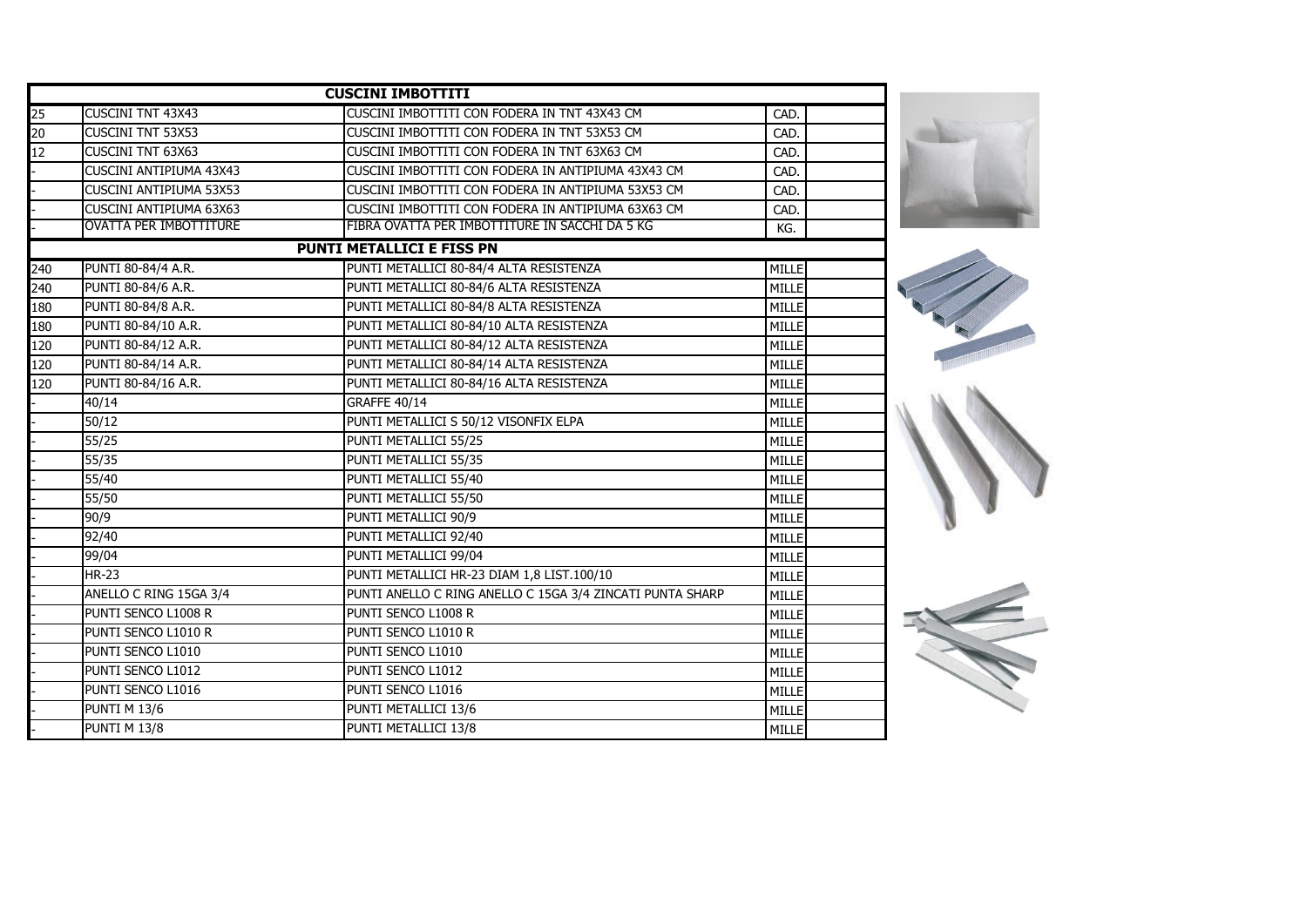| PUNTI H126 AR/VP                    | PUNTI H126 SENCO AR/VP                                | <b>MILLE</b> |
|-------------------------------------|-------------------------------------------------------|--------------|
| PUNTI H 128 SENCO AR                | PUNTI H 128 SENCO AR                                  | <b>MILLE</b> |
| PUNTI C 128 SENCO Z AR              | PUNTI C 128 SENCO Z AR                                | <b>MILLE</b> |
| PUNTI V 2538 Z AR SENCO             | PUNTI V 2538 Z AR SENCO                               | <b>MILLE</b> |
| ES C 28.90                          | CHIODI ES C 90 TIPO BEA (IN BOBINA) 28.90 LISCIO      | <b>MILLE</b> |
| 20350L                              | CHIODI IN BOBINA 2.03/50 LISCIO                       | <b>MILLE</b> |
| C814                                | PUNTI METALLICI C 814 SENCO Z AR                      | <b>MILLE</b> |
| 108/13                              | PUNTI METALLICI 108/13 MAESTRI FORREST /5000          | MILLE        |
| 110/13                              | PUNTI METALLICI 110/13 MAESTRI FORREST /5000          | MILLE        |
| <b>GROPPINI NP/16</b>               | GROPPINI NP/16                                        | MILLE        |
| <b>GROPPINI NP/18-TS</b>            | <b>GROPPINI NP/18-TS</b>                              | MILLE        |
| <b>GROPPINI NP/20-TS</b>            | <b>GROPPINI NP/20-TS</b>                              | MILLE        |
| <b>GROPPINI NP/25</b>               | <b>GROPPINI NP/25</b>                                 | MILLE        |
| <b>GROPPINI NG/25</b>               | <b>GROPPINI NG/25</b>                                 | MILLE        |
| GROPPINI MG/30                      | GROPPINI MG/30                                        | <b>MILLE</b> |
| CHIODI INB 18/25 ES                 | CHIODI INB 18/25 ES INOX                              | MILLE        |
| FISS ROCAMA 14.13                   | FISSATRICE MANUALE ROCAMA PUNTI SERIE 13              | CAD.         |
| FISS F15 FLEX                       | FISSATRICE MANUALE F15 FLEX PER LAMELLE FLESSIBILI    | CAD.         |
| FISS PN 80-84 IMP                   | FISSATRICE PNEUMATICA SERIE 80-84 IMPORTAZIONE        | CAD.         |
| FISS PN 80-84 IMP NL                | FISSATRICE PNEUMATICA SERIE 80-84 IMPORT NASO LUNGO   | CAD.         |
| FISS PN 80-84 BOSTITCH              | FISSATRICE PNEUMATICA SERIE 80-84 BOSTITCH            | CAD.         |
| FISS PN 80-84 BOSTITCH NL           | FISSATRICE PNEUMATICA SERIE 80-84 BOSTITCH NASO LUNGO | CAD.         |
| FISS PN 80-84 FASCO                 | FISSATRICE PNEUMATICA SERIE 80-84 FASCO               | CAD.         |
| FISS PN 80-84 FASCO NL              | FISSATRICE PNEUMATICA SERIE 80 FASCO NASO LUNGO       | CAD.         |
| BOSTITCH FISS. A MARTELLO 10 MM MAX | GRAFFETTATRICE BOSTITCH PINZA 10 MM MAX               | CAD.         |
| BOSTITCH PINZA 10 MM MAX            | GRAFFETTATRICE BOSTITCH PINZA 10 MM MAX               | CAD.         |
| SC7C BOSTITCH CUC. C RING 15GA      | CUCITRICE BOSTITCH PER PUNTI ANELLO C RING 15GA       | CAD.         |
|                                     |                                                       |              |





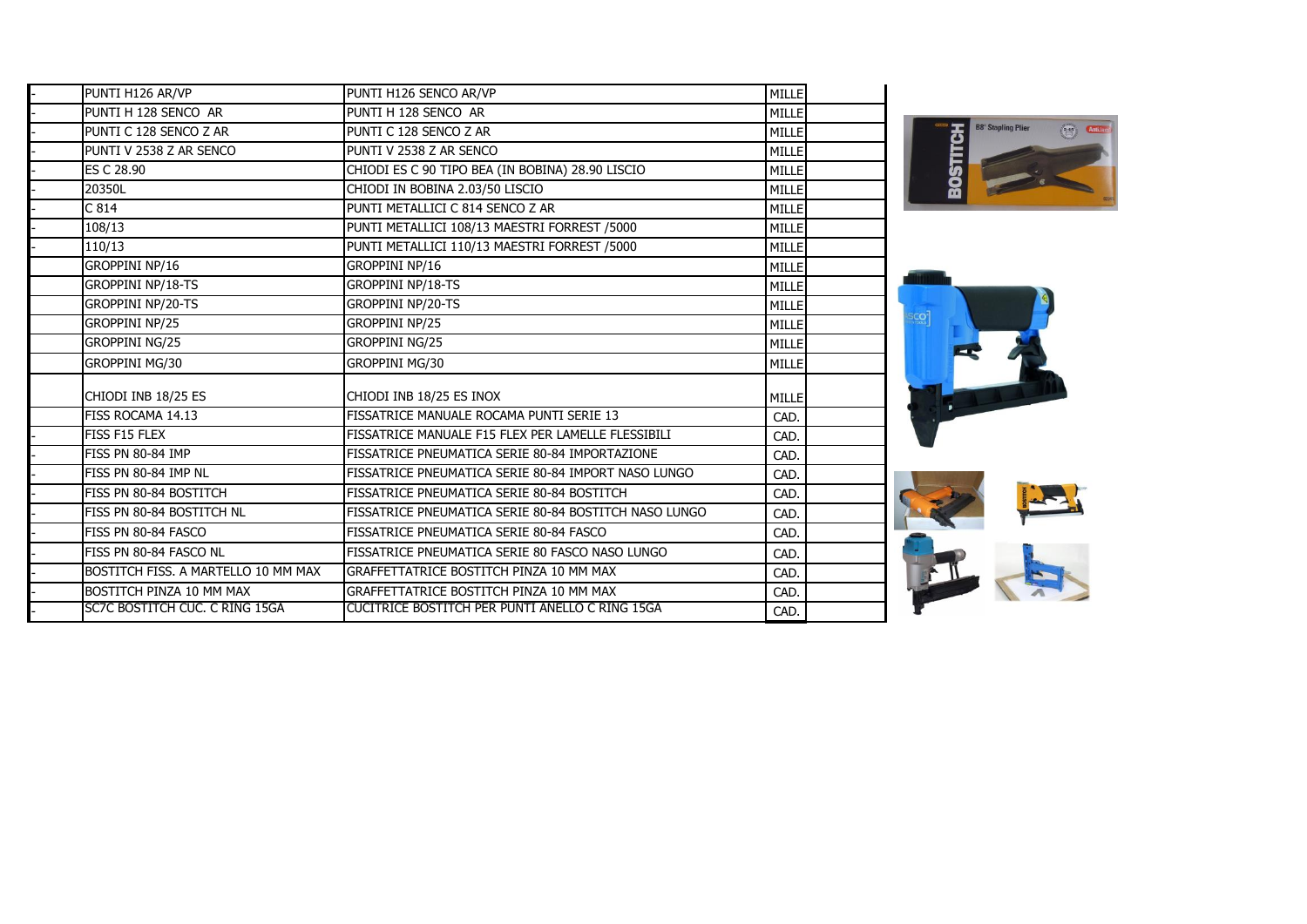|     |                                               | <b>GRAFFE METALLICHE E GRAFFATRICI</b>                |           |  |
|-----|-----------------------------------------------|-------------------------------------------------------|-----------|--|
|     | GRAFFE METALLICHE 32/18 ROMA                  |                                                       | MILLE     |  |
|     | GRAFFE METALLICHE 35/19 ROMA                  |                                                       | MILLE     |  |
|     | GRAFFE METALLICHE 35/22 ROMA                  |                                                       |           |  |
|     | <b>GRAFFE METALLICHE 35/19 T</b>              |                                                       |           |  |
|     | <b>GRAFFE METALLICHE 35/22</b>                |                                                       |           |  |
|     | <b>GRAFFATRICE ROMABOX BH 3519 MANUALE</b>    |                                                       |           |  |
|     | <b>GRAFFATRICE ROMABOX BA 3519 PNEUMATICA</b> |                                                       | CAD.      |  |
|     | GRAFFATRICE ROCAMA 14 MOD. 13.14              |                                                       | CAD.      |  |
|     |                                               | SACCHI PLURIBALL PER DIVANI                           |           |  |
|     | SACCHI PLURIBALL PER DIVANI GR.90+HD          |                                                       | MQ        |  |
| 40  | PLURIBALL POLTRONA 40 (205 X 140)             | SACCO BA GR.90 + HD CM. 205X140 IN BOB. PRETAGLIATI   | CAD.      |  |
| 30  | PLURIBALL 2 POSTI 30 (265 X 140)              | SACCO BA GR.90 + HD CM. 265X140 IN BOB. PRETAGLIATI   | CAD.      |  |
| 25  | PLURIBALL 3 POSTI (DIVANI) 25 (315X140)       | SACCO BA GR.90 + HD CM. 315X140 IN BOB. PRETAGLIATI   | CAD.      |  |
| 25  | PLURIBALL 4 POSTI 25 (365 X 140)              | SACCO BA GR.90 + HD CM, 365X140 IN BOB, PRETAGLIATI   | CAD.      |  |
| 20  | PLURIBALL 5 POSTI 20 (430 X 140)              | SACCO BA GR.90 + HD CM. 430X140 IN BOB. PRETAGLIATI   | CAD.      |  |
| 377 | FOGLI PE SP.5 MM. ADESIVI CM 20X28            | FOGLI ADESIVIZZATI PARA ANGOLI SPESSORE 5 MM CM 20X28 | CAD.      |  |
|     |                                               | <b>PLURIBALL</b>                                      |           |  |
| 35  | PLURIBALL IN BOBINE GR.115                    | PLURIBALL IN BOBINE GR.115 (H.100/125/150/200)        | KG        |  |
| 250 | PLURIBALL GR.70+HD (AIRCAP)                   | PLURIBALL GR.70+HD (AIRCAP) (H.CM 100/125/150)        | <b>MQ</b> |  |
| 200 | PLURIBALL GR.45 SUPERCOEX LH                  | PLURIBALL GR.45 SUPERCOEX (H.CM 100/125/150)          | MQ        |  |
| 35  | PLURIBALL D4 CARTA AVANA                      | PLURIBALL GR. 40 + CARTA AVANA H.CM 150               | КG        |  |
|     |                                               | <b>FILM</b>                                           |           |  |
|     | FILM EST. MANUALE H.50 CM                     | FILM ESTENSIBILE MANUALE 23 MY H.50 CM TRASPARENTE    | <b>RT</b> |  |
|     |                                               |                                                       |           |  |
|     |                                               |                                                       |           |  |
| 48  | FILM EST. MINI H 12,50 GR.300                 | FILM ESTENSIBILE MINI ROLL H.12,50 CM TRASP. GR.300   | <b>RT</b> |  |







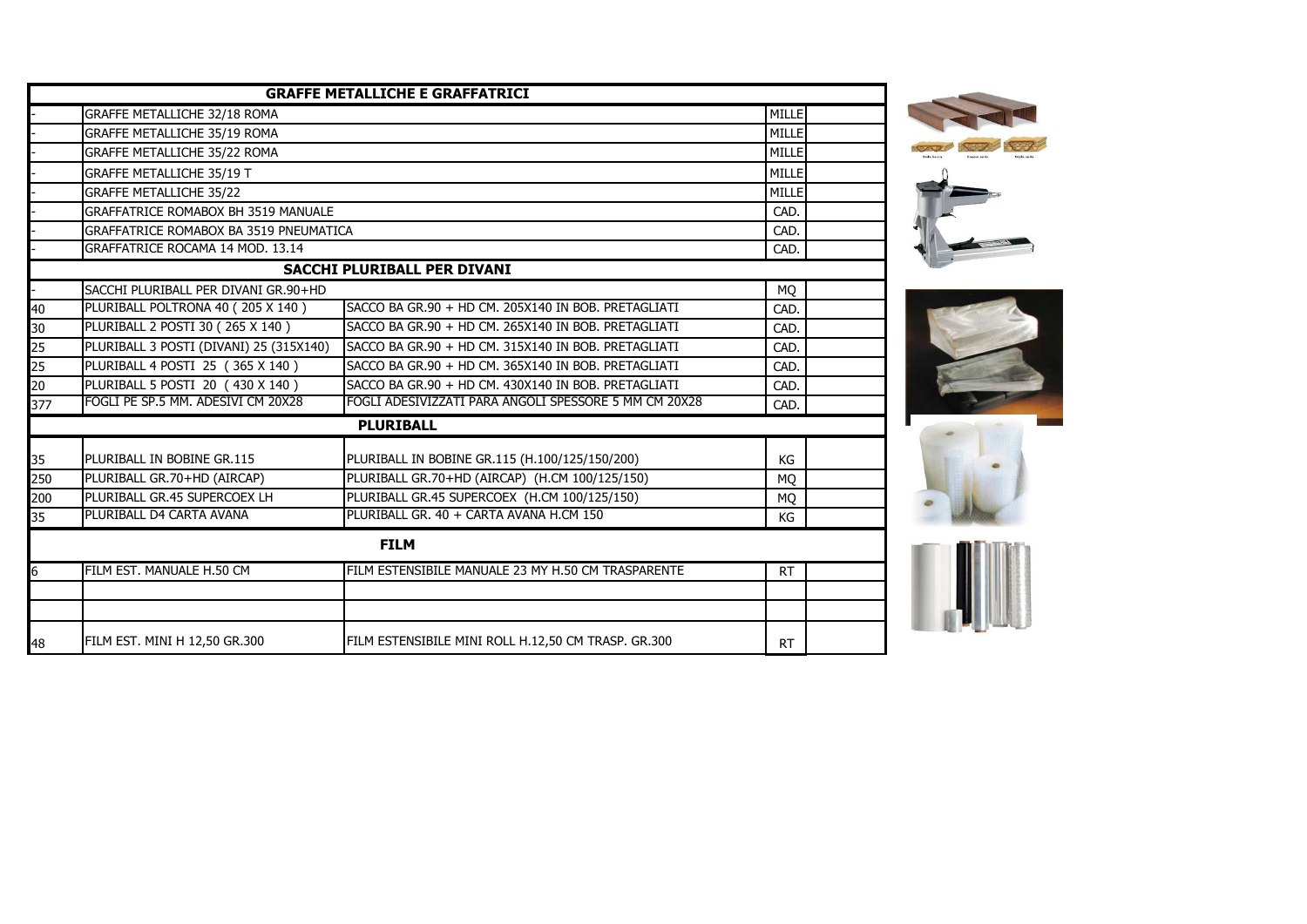| <b>NASTRO ADESIVO</b> |                                  |                                           |           |  |
|-----------------------|----------------------------------|-------------------------------------------|-----------|--|
|                       |                                  |                                           |           |  |
| 36                    | NASTRO PPL 50X132 ACRILICO       | NASTRO ADESIVO PPL 50X132 NEUTRO ACRILICO | <b>RT</b> |  |
|                       |                                  |                                           |           |  |
|                       |                                  |                                           |           |  |
|                       |                                  |                                           |           |  |
|                       |                                  |                                           |           |  |
|                       |                                  |                                           |           |  |
|                       |                                  |                                           |           |  |
|                       |                                  |                                           |           |  |
|                       |                                  |                                           |           |  |
|                       |                                  |                                           |           |  |
| 36                    | NASTRO ADESIVO IN CARTA 50X50 MM | NASTRO ADESIVO IN CARTA 50 MT X50 MM      | RT        |  |
| 36                    | NASTRO ADESIVO IN CARTA 50X25 MM | NASTRO ADESIVO IN CARTA 50 MT X25 MM      | <b>RT</b> |  |
|                       |                                  |                                           |           |  |
|                       |                                  |                                           |           |  |
|                       |                                  |                                           |           |  |

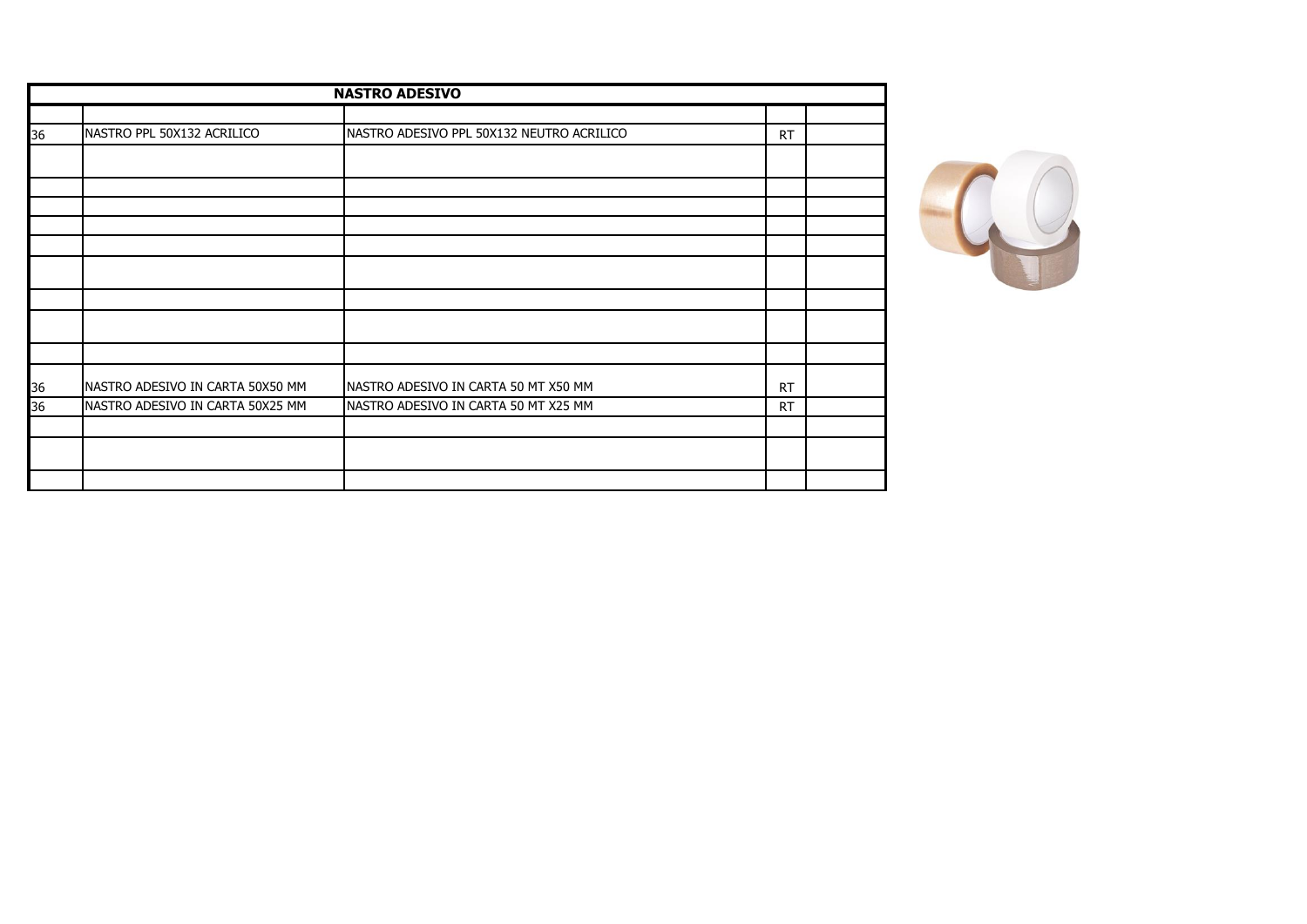| FOAM (SCHIUMA DI POLIURETANO IN MICROCELLE) |                                              |                                                            |            |
|---------------------------------------------|----------------------------------------------|------------------------------------------------------------|------------|
| 500                                         | BOBINA FOAM MM.10                            | BOBINA FOAM MM.10 H.150 CM MTL 500                         | <b>MO</b>  |
| 350                                         | <b>BOBINA FOAM MM.15</b>                     | BOBINA FOAM MM.15 H.150 CM MTL 350                         | <b>MQ</b>  |
| 250                                         | BOBINA FOAM MM.20                            | BOBINA FOAM MM.20 H.150 CM MTL 250                         | <b>MQ</b>  |
|                                             |                                              | <b>POLISTIROLO</b>                                         |            |
|                                             | PATATINE ULTRAFILL MC 0,25                   | PATATINE IN POLISTIROLO SACCHI DA 0,25 MC                  | <b>PZ</b>  |
|                                             | STELLINE EPS SACCO 0,5 MC                    | STELLINE W (gr. 2399.96) SACCO 0,5 MC                      | PZ         |
|                                             | PERLE POLISTIROLO                            | PERLE POLISTIROLO ESPANSO D.15 IN SACCHI                   | <b>NR</b>  |
|                                             |                                              | PROFILI BLU PARA SPIGOLI IN POLIETILENE ESPANSO            |            |
|                                             | PROFILO U 10/20                              | PROFILO BLU U 10/20 IN POLIETILENE ESPANSO                 | MT         |
|                                             | PROFILO U 15/25                              | PROFILO BLU U 15/25 IN POLIETILENE ESPANSO                 | MT         |
|                                             | PROFILO U 20/35                              | PROFILO BLU U 20/35 IN POLIETILENE ESPANSO                 | МT         |
|                                             |                                              | <b>CARTA ASCIUGATUTTO</b>                                  |            |
| 5 KG                                        | ORVAM 3 VELI 26X37                           | CARTA ASCIUGATUTTO 3 VELI PURA CELLULOSA 500 STRAPPI 26X37 | <b>RT</b>  |
| 6 <sub>RT</sub>                             | ORVAM 2 VELI SFILO INT. MEDI                 | CARTA ASCIUGATUTTO 2 VELI PURA CELLULOSA SFILO INTERNO     | <b>RT</b>  |
| 5 KG                                        | AVANA 2 VELI MAXI ROLLER                     | CARTA ASCIUGATUTTO 2 VELI AVANA GOFFRATA 600 26X37         | <b>RT</b>  |
| 5 <sub>KG</sub>                             | OVATTA ECO 2 VELI 26X37                      | CARTA ASCIUGATUTTO 2 VELI OVATTA NAZ. 600 STRAPPI 26X37    | <b>RT</b>  |
|                                             |                                              | <b>CARTONE ONDULATO</b>                                    |            |
|                                             | CARTONE ONDULATO PER IMBALLO ALTEZZA 100 CM  |                                                            | <b>MQ</b>  |
|                                             |                                              | <b>SCATOLE</b>                                             |            |
|                                             | SCATOLE IN CARTONE VARIE MISURA              | <b>ARTICOLO DA CAMPIONARE</b>                              |            |
|                                             |                                              | <b>ELETTROUTENSILI BOSCH</b>                               |            |
|                                             | CESOIA BOSCH GUS 10,8                        | CON BATT DA 10,8 V-LI 2X2                                  | <b>CAD</b> |
|                                             | TAGLIERINA BOSCH PER GOMMA                   | TAGLIERINA PER GOMMAPIUMA BOSCH GSG 300                    | CAD.       |
|                                             |                                              | <b>REGGETTA E TENDIREGGIA</b>                              |            |
|                                             | REGGETTA IN PLASTICA 5/040                   |                                                            | KM         |
|                                             | REGGETTA IN PLASTICA 9X055                   |                                                            | KM         |
|                                             | REGGETTA IN PLASTICA 12X06                   |                                                            |            |
|                                             | REGGETTA IN PLASTICA 12X07                   |                                                            |            |
|                                             | REGGETTA IN PLASTICA 12X08 D.390 MT 2000     |                                                            |            |
|                                             | REGGETTA IN PLASTICA PPL 15X08 D.400 MT 1500 |                                                            |            |
|                                             | SIGILLI PER REGGETTA PPL 1305                |                                                            |            |
|                                             | SIGILLI PER REGGETTA PPL 1605                |                                                            |            |
|                                             | CARRELLO 600/2000 MONTATO                    |                                                            |            |
|                                             | CARRELLO 600/4000 MONTATO                    |                                                            |            |
|                                             | ANGOLARI PLASTICA 6X6                        |                                                            |            |
|                                             | TENDIREGGIA A BATTERIA DIGIT SMART LXT       |                                                            |            |
|                                             | BATTERIA PER TENDIREGGIA DIGIT SMART LXT     |                                                            |            |













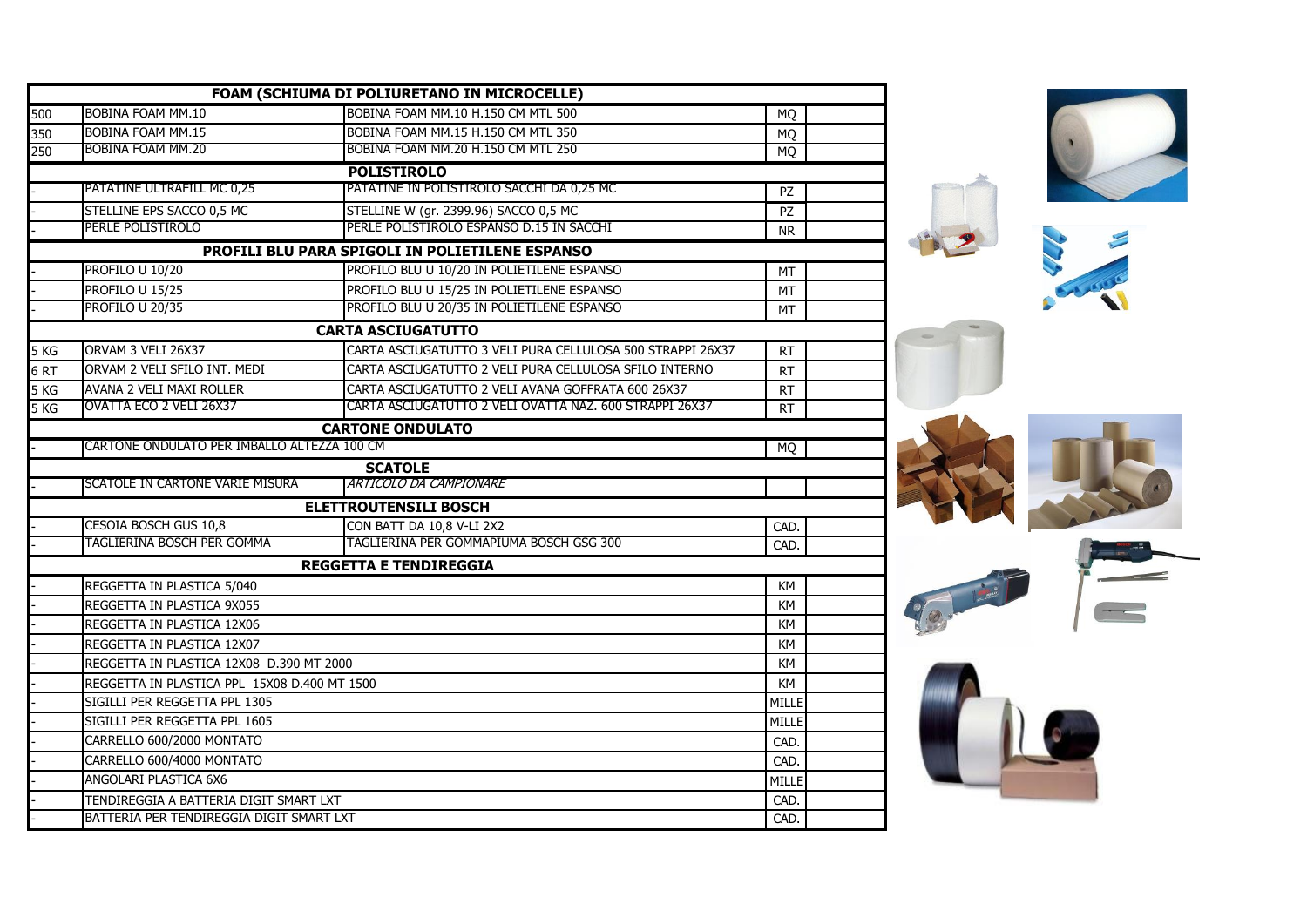| <b>ADESIVI E COLLE</b>                                                                  |           |  |  |  |
|-----------------------------------------------------------------------------------------|-----------|--|--|--|
| ADESIVO SOLVENTE NEOPRENICO FRABO RESPAN/LS KG 20                                       | КG        |  |  |  |
| ADESIVO SOLVENTE NEOPRENICO FRABO RESPAN/LS KG 170                                      | KG        |  |  |  |
| ADESIVO SOLVENTE NEOPRENICO FRABO RESPAN/PLR SUPER PAGLIERINO KG 20                     | КG        |  |  |  |
| ADESIVO SOLVENTE TERMOPLASTICO FRABO RESPAN KE/SUPER KG 4,5                             | КG        |  |  |  |
| ADESIVO SOLVENTE TERMOPLASTICO FRABO RESPAN KE/SUPER KG 20                              | KG        |  |  |  |
| ADESIVO SOLVENTE TERMOPLASTICO FRABO RESPAN K8/E KG 4,5                                 | KG        |  |  |  |
| ADESIVO SOLVENTE TERMOPLASTICO FRABO RESPAN K8/E KG 20                                  | KG        |  |  |  |
| ADESIVO SOLVENTE TERMOPLASTICO FRABO RESPAN K8/E KG 50                                  | KG        |  |  |  |
| ADESIVO SOLVENTE TERMOPLASTICO FRABO RESPAN K8/E KG 170                                 | KG        |  |  |  |
| ADESIVO SOLVENTE TERMOPLASTICO FRABO RESPAN KE/40 KG 170                                | KG        |  |  |  |
| ADESIVO SOLVENTE TERMOPLASTICO FRABO RESPAN K/8 SUPER KG 20                             | КG        |  |  |  |
| ADESIVO SOLVENTE FRABO RESPAN KT KG 20                                                  | KG        |  |  |  |
| DILUENTE FRABO RESPAN KG 10                                                             | КG        |  |  |  |
| ADESIVO POLIURETANICO FRABO PIVIGUM W/SP KG 15                                          | KG        |  |  |  |
| DILUENTE PIVIGUM KG.10                                                                  | KG        |  |  |  |
| COLLA BOMBOLETTA SPRAY FRABOTAK                                                         | <b>NR</b> |  |  |  |
| IMPIANTO SOTTOPRESSIONE MOD. CASSONATO CON POLMONE DI COMPENSAZIONE PER ADESIVO AQUAGUM | CAD.      |  |  |  |
| IMPIANTO MINI PER ADESIVO AQUAGUM BICOMPONENTE                                          | CAD.      |  |  |  |
| AEROGRAFO PER IMPIANTO A BASE ACQUA                                                     | CAD.      |  |  |  |
| ADESIVO BASE ACQUA FRABO AQUAGUM KG 24                                                  | KG        |  |  |  |
| CATALIZZATORE PER COLLA BASE ACQUA AQUAGUM IM KG 22                                     | KG        |  |  |  |
| ADESIVO BASE ACQUA FRABO AQUAGUM MONOCOMPONENTE                                         | KG        |  |  |  |
| PULITORE PER AQUAGUM BOMBOLETTA SPRAY                                                   | CAD.      |  |  |  |
| POMPA DI PESCAGGIO A DOPPIA MEMBRANA PER ADESIVO IN FUSTI                               | CAD.      |  |  |  |
| AREOGRAFO PER ADESIVO A SPRUZZO PER COMPRESSORE                                         | CAD.      |  |  |  |
| AEROGRAFO PER ADESIVO A SPRUZZO CON SERBATOIO SUP/INF                                   | CAD.      |  |  |  |
| COLLA STICK DIAM 12 A045 CM 30 GIALLO PAGLIERINO                                        | KG        |  |  |  |
| COLLA STICK DIAM 12 A036 TRASPARENTE OPALINO UNIVERSALE                                 | KG        |  |  |  |
| COLLA STICK DIAM 12 A037                                                                | KG        |  |  |  |
| COLLA STICK DIAM 12                                                                     | КG        |  |  |  |
| COLLA STICK DIAM 15                                                                     | КG        |  |  |  |
| INCOLLATRICE A CALDO PER COLLA STICK 300 WATT M 3350                                    | CAD.      |  |  |  |
| COLLA VINILICA HERMANVIL 600 LATTINA DA 5 KG.                                           | KG        |  |  |  |
| COLLA VINILICA HERMANVILL 600 IN LATTE DA 25 KG.                                        | KG        |  |  |  |
| COLLA ACETOVINILICA PRESSION HM 180 FLACONE 500 GR                                      | CAD.      |  |  |  |
| <b>SILICONE</b>                                                                         |           |  |  |  |
| SILICONE EXTRA SPRAY 500 ML                                                             | NR        |  |  |  |



 $\bullet$   $\bullet$